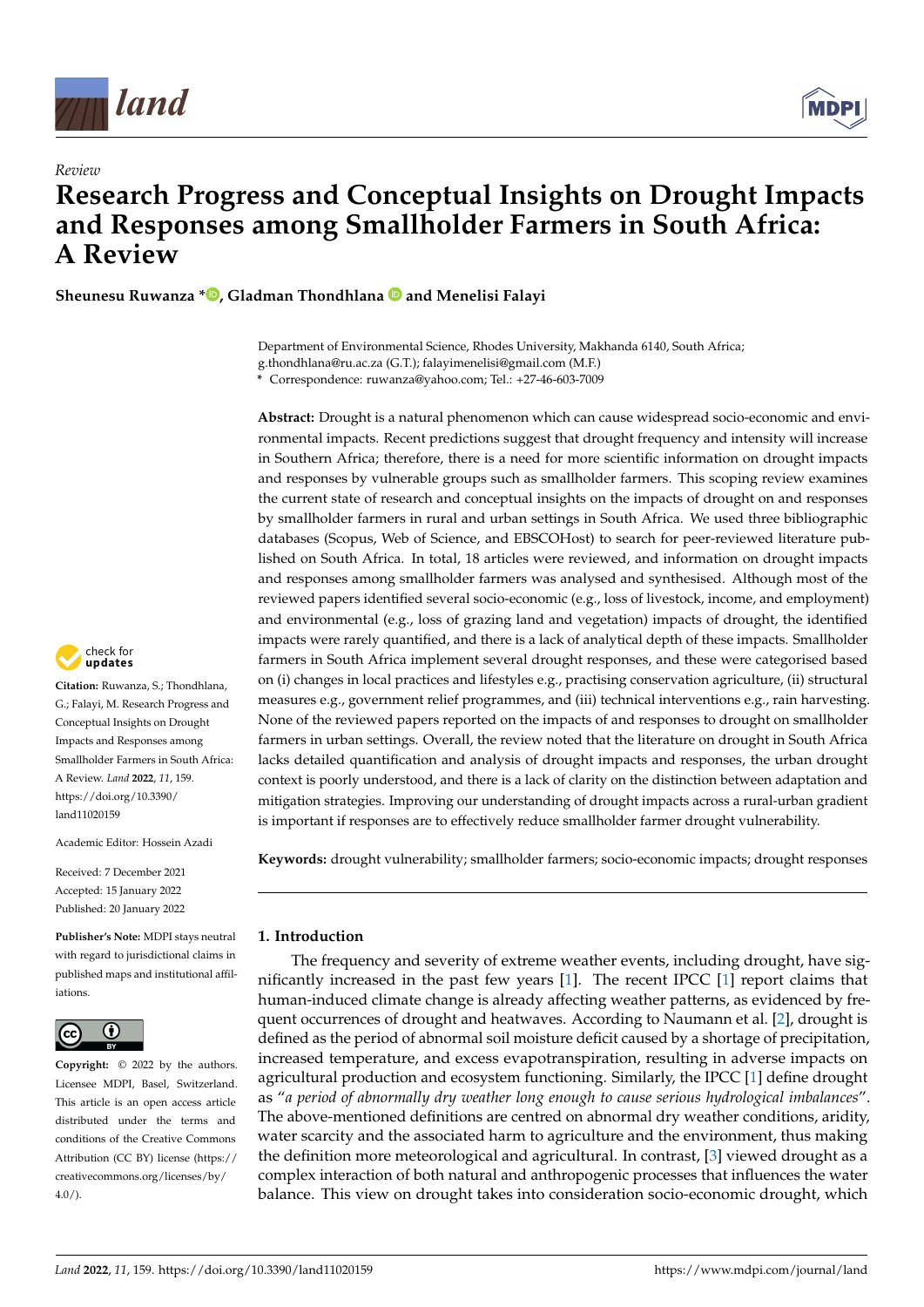occurs when shortage of water supply results in increased demand for economic goods. In trying to propose a more generic definition, [\[3\]](#page-13-2) defined drought as "*an exceptional lack of water compared with normal conditions*". Indeed, the recent UNDRR [\[4\]](#page-13-3) report acknowledges that drought is challenging to define due to its complex nature as well as variations across climatic regions and scientific disciplines. According to UNDRR [\[4\]](#page-13-3) drought is both a natural hazard and physical phenomenon that can trigger a disaster when vulnerability and response capabilities are not sufficient to deal with the effects of drought.

The increase in global population, which has resulted in the increased demand for water under already existing poor water management and infrastructure [\[5\]](#page-13-4), can exacerbate drought leading to increased socio-economic vulnerability [\[2\]](#page-13-1). Since the 1960s, Africa has experienced more than 382 drought events that have affected millions of people, particularly in the Sahel and Southern Africa regions [\[6\]](#page-13-5). In South Africa, major drought events have been recorded in 1973–1974, 1983–1984, 1991–1992, 1994–1995, 2014–2016, and 2017–2018 with devastating socio-economic and environmental impacts [\[7–](#page-13-6)[9\]](#page-13-7). The 2014–2016 drought in South Africa turned the country from a grain exporter to a grain importer [\[8](#page-13-8)[,10\]](#page-13-9). According to Shiferawo et al. [\[6\]](#page-13-5), between 1960 and 2006, drought events accounted for approximately 25% of all-natural disasters in Africa. The recent IPCC report suggests that drought events in Africa will increase due to increased human-induced climate change [\[1\]](#page-13-0). The financial costs of drought are substantial. For example, GDP in SADC countries declined by approximately US\$0.81 billion due to the 2015–16 El Nino induced drought [\[11\]](#page-13-10). In Europe, the economic consequences of drought in the 2000s is estimated at six billion Euros per year [\[2\]](#page-13-1).

Drought is more than a natural hazard and physical phenomenon that can trigger serious socio-economic and environmental impacts, especially on the resource-poor and vulnerable communities [\[12\]](#page-13-11). Drought directly affects agricultural productivity, human and animal health and can cause vegetation loss, as well as water scarcity resulting in food insecurity and poverty [\[6\]](#page-13-5). Indirectly, drought can result in environmental degradation, increased food scarcity, reduced human welfare, and in some cases, can trigger social unrest [\[12\]](#page-13-11). In Africa, drought has caused significant impacts on the agricultural sector, including degradation of grazing lands, loss of crops, depletion of agricultural assets, impoverishment of farmers, particularly the more vulnerable smallholder farmers, and forced migration from communal areas to urban areas [\[6\]](#page-13-5). For example, the 2018–2019 drought in Zimbabwe resulted in low crop yields and loss of livestock, resulting in farm fallowing by many subsistence farmers [\[13\]](#page-13-12). In Mali, the 2015 drought resulted in the starvation of more than 300,000 people due to food insecurity [\[14](#page-13-13)[,15\]](#page-13-14). In South Africa, the 2014–2016 drought resulted in vegetation and wildlife loss in protected areas, although the impacts were not catastrophic [\[16\]](#page-13-15). Recently, the 2017–2018 drought in the Western Cape Province of South Africa resulted in water restrictions which, in turn, resulted in knock-on effects on the economy, human health, and sanitation  $[9,17]$  $[9,17]$ . Therefore, drought impacts are diverse, affecting society, the environment, and economies differently.

The negative impacts of drought can result in shocks to individuals and the economy; hence there is a need to develop effective drought responses [\[8\]](#page-13-8). Drought interventions are classified as adaptation and mitigation strategies. The former refers to interventions aimed at coping with droughts, such as climate proofing (retention of soil moisture, use of drought and heat-tolerant crops and conservation agriculture) and irrigation systems. The latter refers to strategies for reducing the impacts of droughts, such as food relief [\[18\]](#page-13-17). Williams et al. [\[19\]](#page-13-18) emphasised the need to develop effective drought coping, adaptation, and recovery strategies at different levels such as household, community, and state. In the past, responses to drought have been mainly reactive, mainly in the form of drought relief programmes [\[20\]](#page-13-19). Drought relief programmes by government and non-governmental organisations such as food and stock feed provisions have been viewed as ineffective because they tend to be reactive and offer few incentives for local people to change their approaches, particularly towards preparing for future droughts [\[21\]](#page-13-20). In response, drought risk management experts are advocating for the development of proactive adaptation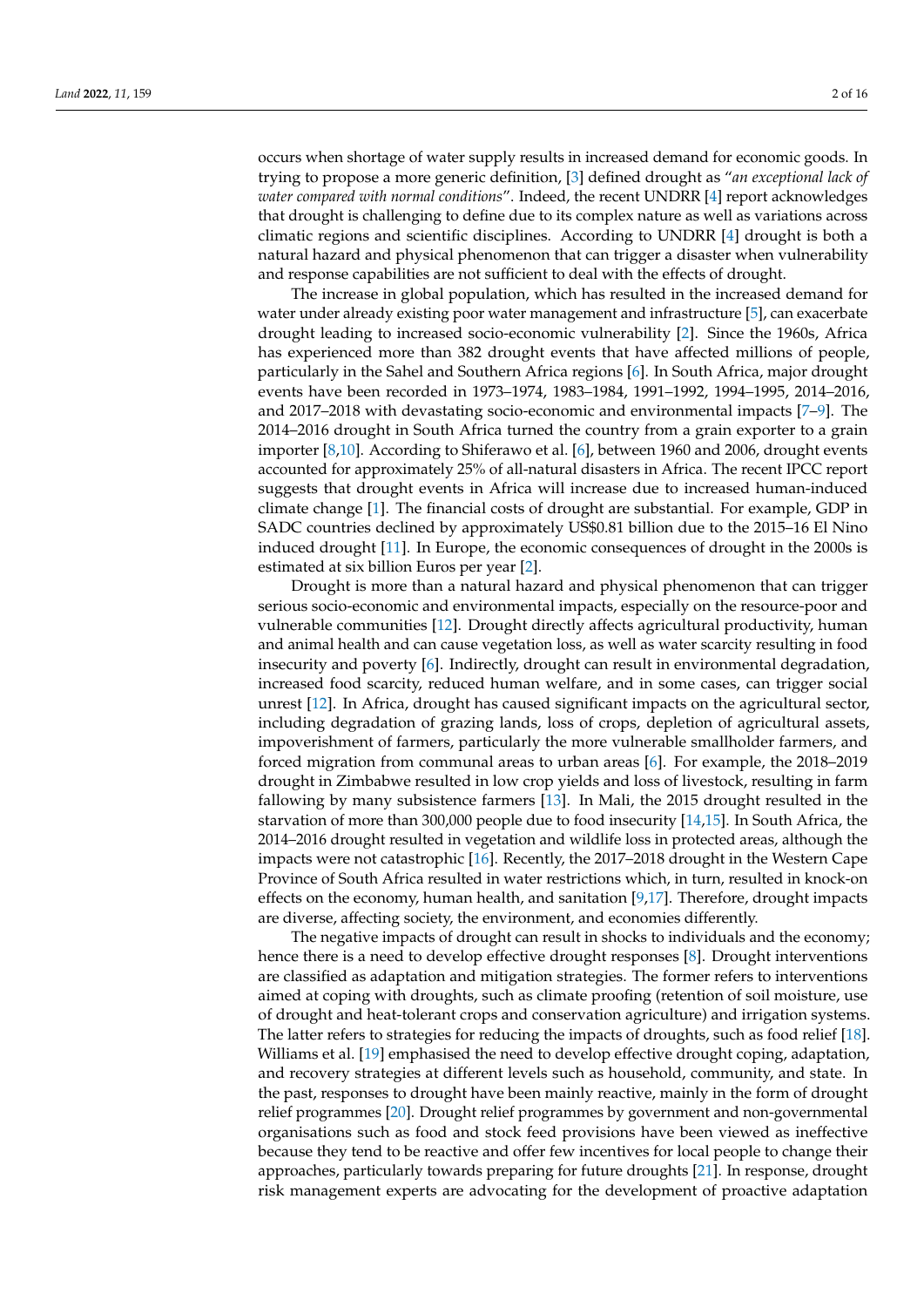strategies for increasing drought resilience [\[20\]](#page-13-19). Pro-active adaptation strategies such as drought monitoring and ecological restoration are viewed as effective measures aimed at strengthening socio-economic and ecological systems to facilitate effective drought recovery [\[20\]](#page-13-19). More place-based local proactive adaptation strategies such as shifting crop planting dates, change in farming type, and reforestation projects have been implemented in South Africa and elsewhere [\[22\]](#page-13-21). However, for pro-active adaptation strategies to be effective, they need to be backed by policy, effective institutions, and the involvement of all stakeholders [\[8\]](#page-13-8).

Within the agricultural sector, smallholder farmers can disproportionately bear the negative impacts of drought due to their high levels of vulnerability. Generally, a smallholder farmer is viewed as a person practising mixed crop-livestock farming on a small piece of land. This farming system heavily relies on low labour intensity to produce crops and livestock products for household food consumption and for cash income generation [\[23,](#page-13-22)[24\]](#page-13-23). In general, smallholder farmers utilise between 1–5 ha of land for growing several crops such as maize, cotton, tobacco, and horticultural crops [\[25\]](#page-13-24). Furthermore, smallholder farmers are generally less equipped in terms of infrastructure, human and financial resources and agricultural equipment than large-scale farmers.

However, the contribution of smallholder farmers to food security cannot be underestimated. In sub-Saharan Africa, it is estimated that smallholder farmers produce about 75–80% of the food [\[26](#page-13-25)[,27\]](#page-13-26), which contributes tremendously to food security [\[28\]](#page-13-27) and household welfare [\[29\]](#page-13-28). Despite the key role of smallholder farmers in enhancing food security, it is estimated that they use about 12% of the world's agricultural land [\[30\]](#page-14-0), indicating high levels of marginalisation.

In South Africa, smallholder farming is largely concentrated in former homeland areas [\[31\]](#page-14-1) and municipal commonages [\[32,](#page-14-2)[33\]](#page-14-3). In these areas, agricultural productivity is generally constrained by a plethora of challenges, including land tenure insecurity, scarce arable land, limited access to water resources, markets, and poor extension support [\[34\]](#page-14-4). The increased frequency of droughts in sub-Saharan Africa, including South Africa [\[35\]](#page-14-5), is likely to push the urban and the rural poor into further poverty.

Evidence shows that the national livestock herd declined by 15% while crop production declined by 8.4% and the farming debt increased by 9% in South Africa due to the impacts of drought [\[10\]](#page-13-9). This is a cause for concern because the effects of drought pose a serious threat to people's livelihoods, nutrition, and food security [\[36\]](#page-14-6). Empirical work on the impacts of droughts on smallholder farmers is growing in South Africa but is mainly from a rural perspective. Further, while smallholder farming is common in urban spaces [\[37\]](#page-14-7), to the best of our knowledge, there is no consideration of the impacts of drought on smallholder farmers across a rural-urban gradient. Consequently, it is difficult to examine how broader biophysical, socio-economic, and institutional contexts influence the impacts of and responses to droughts. Therefore, a clear understanding of the impacts of and responses to drought on smallholder agricultural producers in rural and urban settings is required to advance our understanding of drought impacts needed for designing appropriate and supportive drought response strategies [\[35\]](#page-14-5).

Considering this background, this scoping review examines the current state of research and conceptual insights on the impacts of and responses to drought on smallholder farmers in rural and urban settings in South Africa. Review outcomes can be used to (i) guide future research on drought impacts, and (ii) inform policymakers on ways to adjust and calibrate mitigation strategies.

#### **2. Methods**

Based on the methodological framework outlined by Arksey and O'Malley [\[38\]](#page-14-8), a scoping review was conducted to synthesise the current state of research and conceptual insights on the impacts of and responses to drought on smallholder farmers in South Africa. The review included the following three steps: (1) defining the research question; (2) literature gathering; (3) data analysis and reporting of results.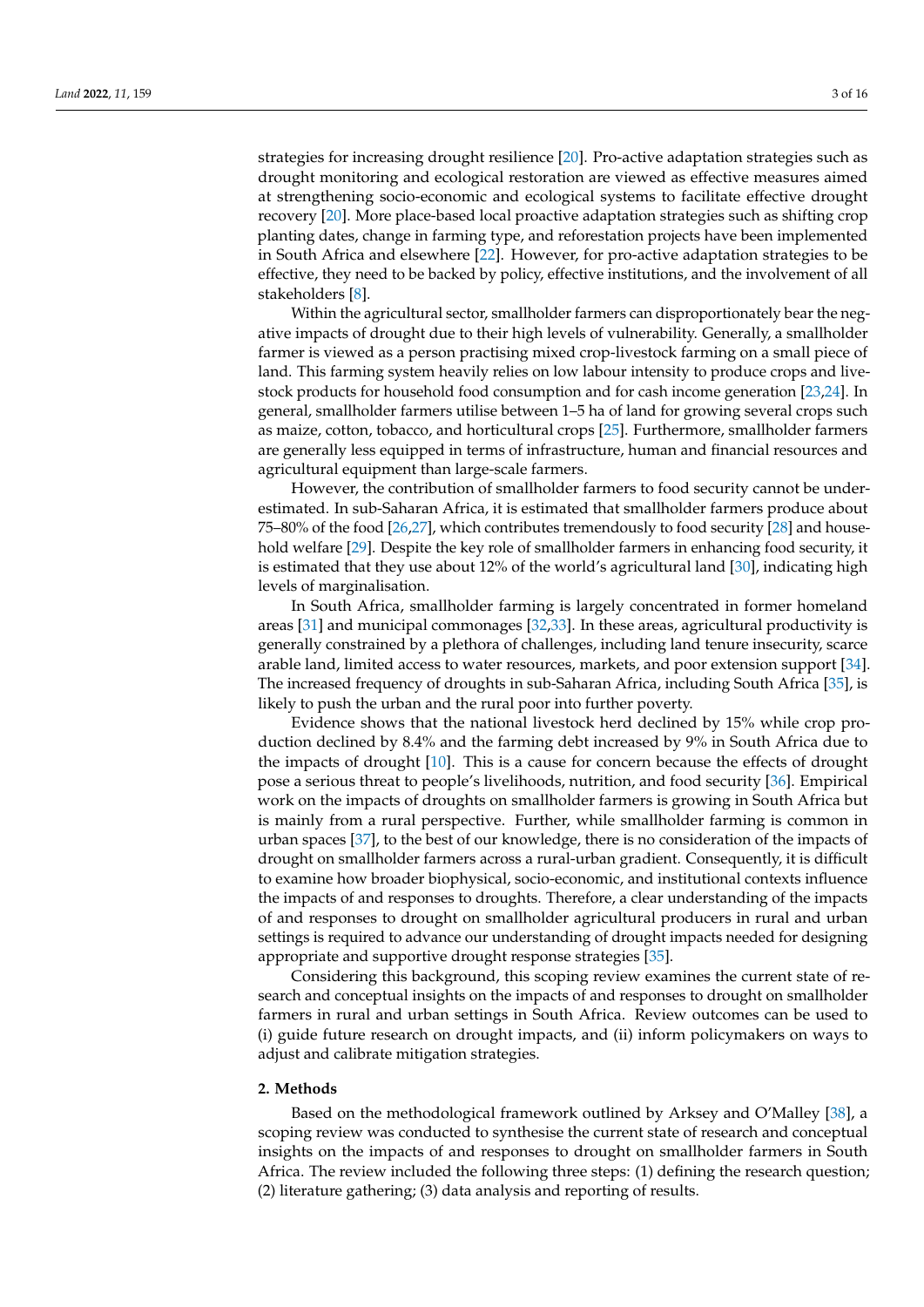# *2.1. Research Question 2.1. Research Question*

Given that the scoping review forms part of the special issue on 'The impacts of Given that the scoping review forms part of the special issue on 'The impacts of drought on ecosystem services and livelihoods in the Global South', the review was guided by the question 'What is the current state of research and conceptual insights on the impacts of drought on and responses by smallholder farmers in South Africa? We adopted a scoping review approach because it enabled us to comprehensively synthesise, document knowledge gaps and identify policy implications on the impacts of and responses to drought on smallholder farmers in So[uth](#page-14-8) [A](#page-14-9)frica [38,39].

literature gathering; (3) data analysis and reporting of results.

# *2.2. Literature Gathering 2.2. Literature Gathering*

To gather literature, numerous search queries consisting of keywords such as ('small-To gather literature, numerous search queries consisting of keywords such as ('smallholder farmer' AND 'drought' OR 'drought effects' AND 'adaptation strategies' OR 'mit-holder farmer' AND 'drought' OR 'drought effects' AND 'adaptation strategies' OR 'mitigation strategies' AND 'South Africa) were used to search for existing peer-reviewed igation strategies' AND 'South Africa) were used to search for existing peer-reviewed litliterature relevant to this study in three bibliographic databases (Scopus, Web of Science, erature relevant to this study in three bibliographic databases (Scopus, Web of Science, and EBSCOHost). In order to be as comprehensive as possible, the search queries had no and EBSCOHost). In order to be as comprehensive as possible, the search queries had no limits to date and were tailored to suit the requirements of each bibliographic database. In limits to date and were tailored to suit the requirements of each bibliographic database. addition to the three bibliographic databases, Google Scholar was used to identify any other relevant literature that might have been missed in the above-mentioned three bibliographic databases. Using the search queries, a total of 87 articles were identified across the three bibliographic databases and Google Scholar (Figure 1). the three bibliographic databases and Google Schol[ar](#page-3-0) (Figure 1).

<span id="page-3-0"></span>

**Figure 1.** Steps taken in selecting literature. **Figure 1.** Steps taken in selecting literature.

During the process of selecting articles, five duplicate studies were removed. Title During the process of selecting articles, five duplicate studies were removed. Title screening led to the exclusion of 16 articles, and a further 30 were removed during the screening led to the exclusion of 16 articles, and a further 30 were removed during the abstract screening process. In total, 51 articles were excluded because most of the articles abstract screening process. In total, 51 articles were excluded because most of the articles did not explicitly focus on the impacts of and responses to drought on smallholder farmers did not explicitly focus on the impacts of and responses to drought on smallholder farmers in South Africa. Most of the excluded articles were related to the adaptation responses of large-scale commercial farming [\[40](#page-14-10)[,41\]](#page-14-11). Therefore, only 36 articles met the eligibility criteria (Figure [1\)](#page-3-0), and these were subjected to full-text screening. Full-text screening used the following criteria:

- The articles needed to focus on drought impacts on smallholder farmers in South Africa, whether in a rural or urban setting.
- Describe at least one response to the impacts of drought.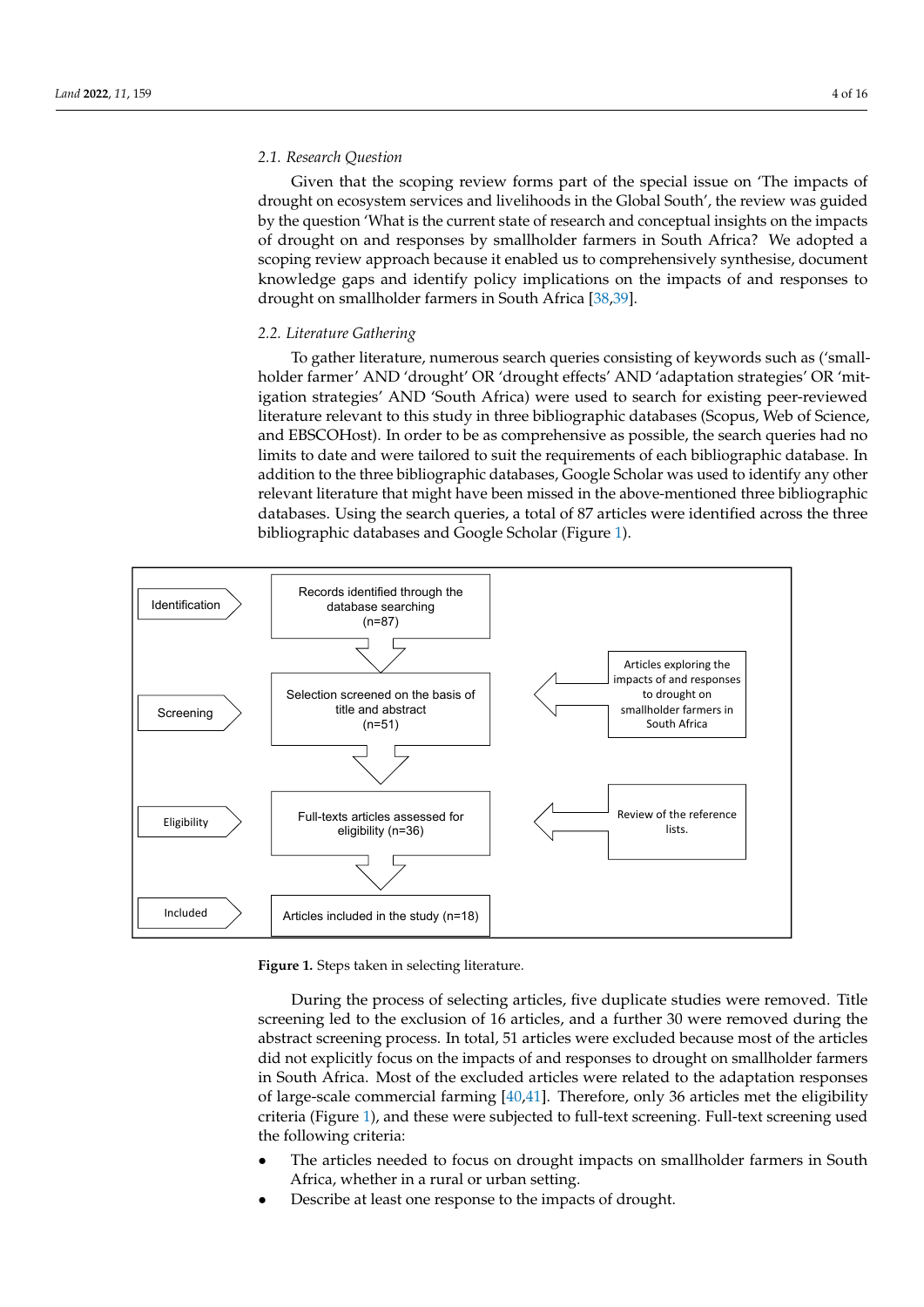• The articles needed to be in English.

• Describe at least one response to the impacts of drought.

Full-text screening resulted in the exclusion of 18 articles, and some of the excluded articles focused on the impacts of day Zero in Cape Town [\[9\]](#page-13-7) and other non-peer-reviewed articles [\[42\]](#page-14-12). Therefore, only 18 articles were considered for the in-depth review, where information on the impacts of and responses to drought on smallholder farmers in South Africa was analysed and synthesised (Figure [1\)](#page-3-0). articles focused on the impact of day  $Z$  and  $Z$  and  $\alpha$  in  $\alpha$  in  $\alpha$  and  $\alpha$  in  $\alpha$ Fun-text screening resulted in the exclusion of to articles, and some of the excluded

# 2.3. Data Analysis **3 of the scoping review process in vertex** were analytical notes were were analytical notes were were analytical notes were analytical notes were analytical notes were analytical notes were analytical n

Step 3 of the scoping review process involved data analysis. Analytical notes were written along each article to extract data from the 18 articles that met the inclusion criteria (Table S1). Manual coding was conducted to identify key phrases or sentences that referred to the impacts of and responses to drought. The coded data from the analytical notes were then compiled in a single Microsoft Excel spreadsheet, where descriptive statistics were calculated to summarise the data [\[43\]](#page-14-13).

# **3. Results and Discussion**

Of all the 18 reviewed articles, no study reported on the impacts of and responses to drought on smallholder farmers in urban settings in South Africa. This highlights a dearth of studies analysing the impacts and responses to drought in urban environments. The number of articles discussing drought impacts and responses amongst smallholder farmers was generally low between 2010 and 2018, averaging one article per year, but increased recently (between 2019 and 2021) averaging three articles per year (Figure 2).<br>Nevertheless, the reviewed studies reported on a number of impacts on rural-smallholder Nevertheless, the reviewed studies reported on a number of impacts on rural-smallholder farmers. Such impacts include social, economic, and environmental impacts, as well as responses strategies to these effects.

<span id="page-4-0"></span>

**Figure 2.** Plot of the number of articles published annually between 2010–2021 on drought impacts **Figure 2.** Plot of the number of articles published annually between 2010–2021 on drought impacts and responses amongst smallholder farmers in South Africa. and responses amongst smallholder farmers in South Africa.

#### *3.1. Impacts of Drought*

#### 3.1.1. Social Impacts

Drought has substantial negative social impacts on smallholder farmers in South Africa. In this review,  $17\%$  (n = 3) of the reviewed papers indicated food insecurity as the main social impact of drought [\[8,](#page-13-8)[35](#page-14-5)[,44\]](#page-14-14). For example, in uMsinga, in KwaZulu-Natal province, many smallholder farmers reported increased food insecurity during the 2014–2016 drought [\[35\]](#page-14-5). The same study also indicated that the reported cases of food insecurity were in the form of limited food choices and malnutrition, which resulted from the loss of crops and livestock.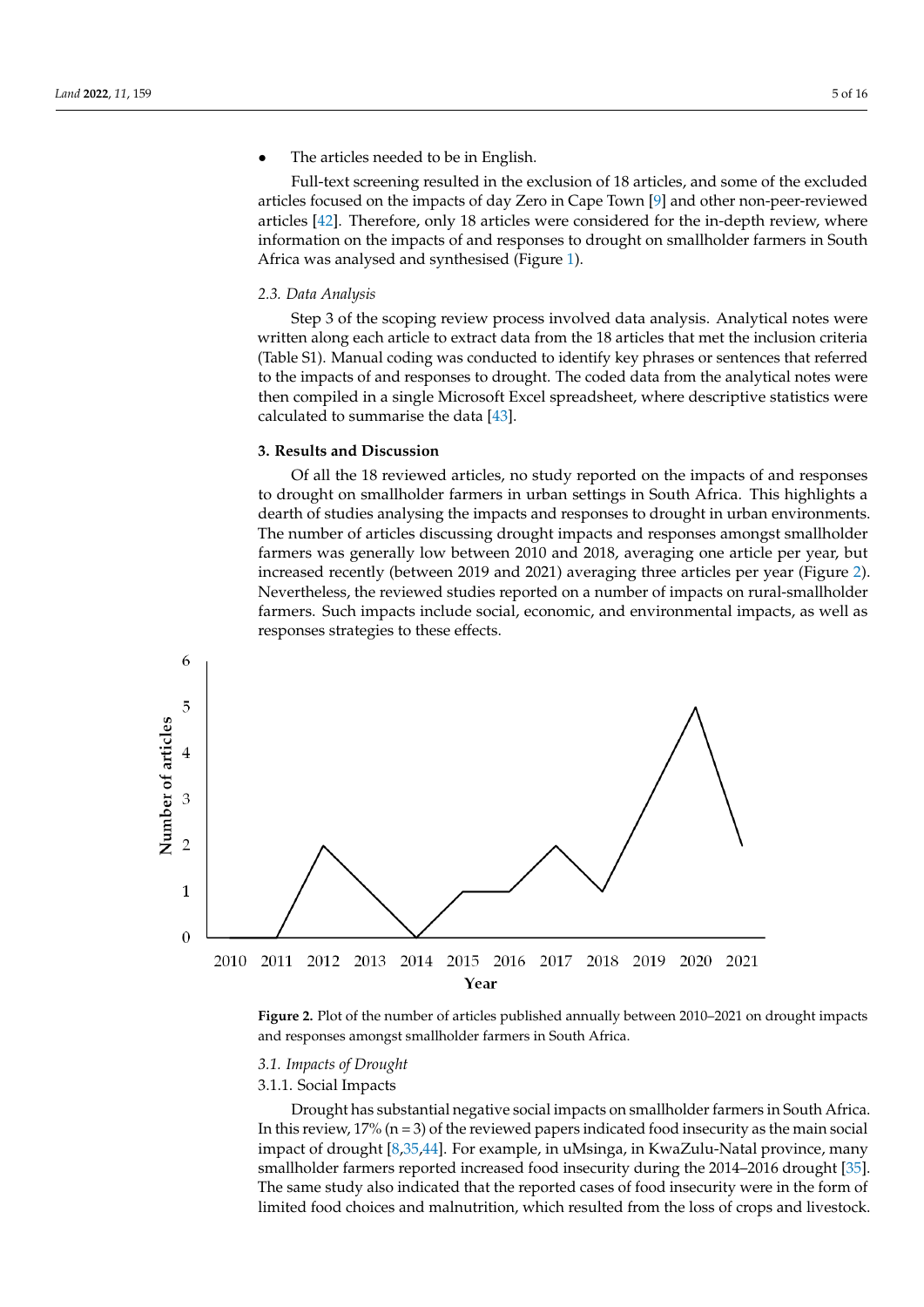Only one study reported that a high proportion of the interviewed smallholder farmers in the above-mentioned study area identified increased poverty and migration during the 2014–2016 drought [\[35\]](#page-14-5). Increased poverty levels and migration from rural to urban areas in search of better-paying jobs were linked to unemployment and economic stress caused by drought. Only two studies reported that drought affected livestock health due to increased temperatures and deteriorating animal drinking water quality [\[35](#page-14-5)[,45\]](#page-14-15) (Table [1\)](#page-5-0).

<span id="page-5-0"></span>**Table 1.** Categories of drought impacts identified in South Africa.

| Category              | Impacts                                                                                                                                                     |
|-----------------------|-------------------------------------------------------------------------------------------------------------------------------------------------------------|
| Social impacts        | Food insecurity<br>Increased poverty<br>Migration<br>Unemployment<br>Decreased animal health                                                                |
| Economic impacts      | Livestock loss<br>Crop loss<br>Income loss<br>Decrease in livestock and land prices<br>Increased food prices                                                |
| Environmental Impacts | Loss of grazing land<br>Loss of water<br>Deterioration of water quality<br>Contamination of drinking water<br>Increase in temperature<br>Loss of vegetation |

The social impacts of drought on smallholder farmers are well documented globally [\[19\]](#page-13-18), with food security being regarded as the main social impact in Africa, given the continent's dependence on the agricultural sector [\[46\]](#page-14-16). The drought can negatively affect all four dimensions of food security, namely food availability, access, utilisation, and stability [\[47\]](#page-14-17). For example, the economic loss to livestock production in KwaZulu-Natal because of the 2014–2016 drought is estimated to be more than ZAR 10 billion, which is likely to have resulted in cases of severe food insecurity in the province [\[16\]](#page-13-15). Also, Agri SA [\[10\]](#page-13-9) and Lottering et al. [\[35\]](#page-14-5) reported that most drought events in South Africa have resulted in poor crop yields resulting in the country importing cereals due to food insecurity. Food insecurity due to drought affects both food quantity and quality, although most studies tend to focus on food quantity than quality [\[48\]](#page-14-18). Due to a high reduction in agricultural income during drought periods, cuts in some important food items among families can result in reduced food quantity and quality, which might lead to malnutrition.

Drought is also associated with poverty, migration, and high levels of unemployment among rural farmers [\[35\]](#page-14-5). For example, drought can reduce farm income due to reduced agricultural production and loss of work due to reduced demand for labour owing to limited agricultural activities. South Africa is projected to experience huge decreases in agricultural productivity due to drought and other climate change related natural disasters [\[10\]](#page-13-9). The reduction in agricultural productivity will negatively affect food supply, which will result in increased unemployment and poverty [\[35\]](#page-14-5). The agricultural sector remains an important driver of economic development in South Africa, yet drought threatens to derail the pathway to economic growth due to food insecurity and poverty.

#### 3.1.2. Economic Impacts

The loss in agricultural productivity among smallholder farmers, particularly livestock and crop loss, was reported in  $67\%$  (n = 12) and 22% (n = 4) of the reviewed papers, respectively (Table [1\)](#page-5-0). Swemmer et al. [\[16\]](#page-13-15) reported that the 2014–2016 drought resulted in approximately 33% cattle mortality in Giyani, Limpopo. Swemmer et al. [\[16\]](#page-13-15) reported that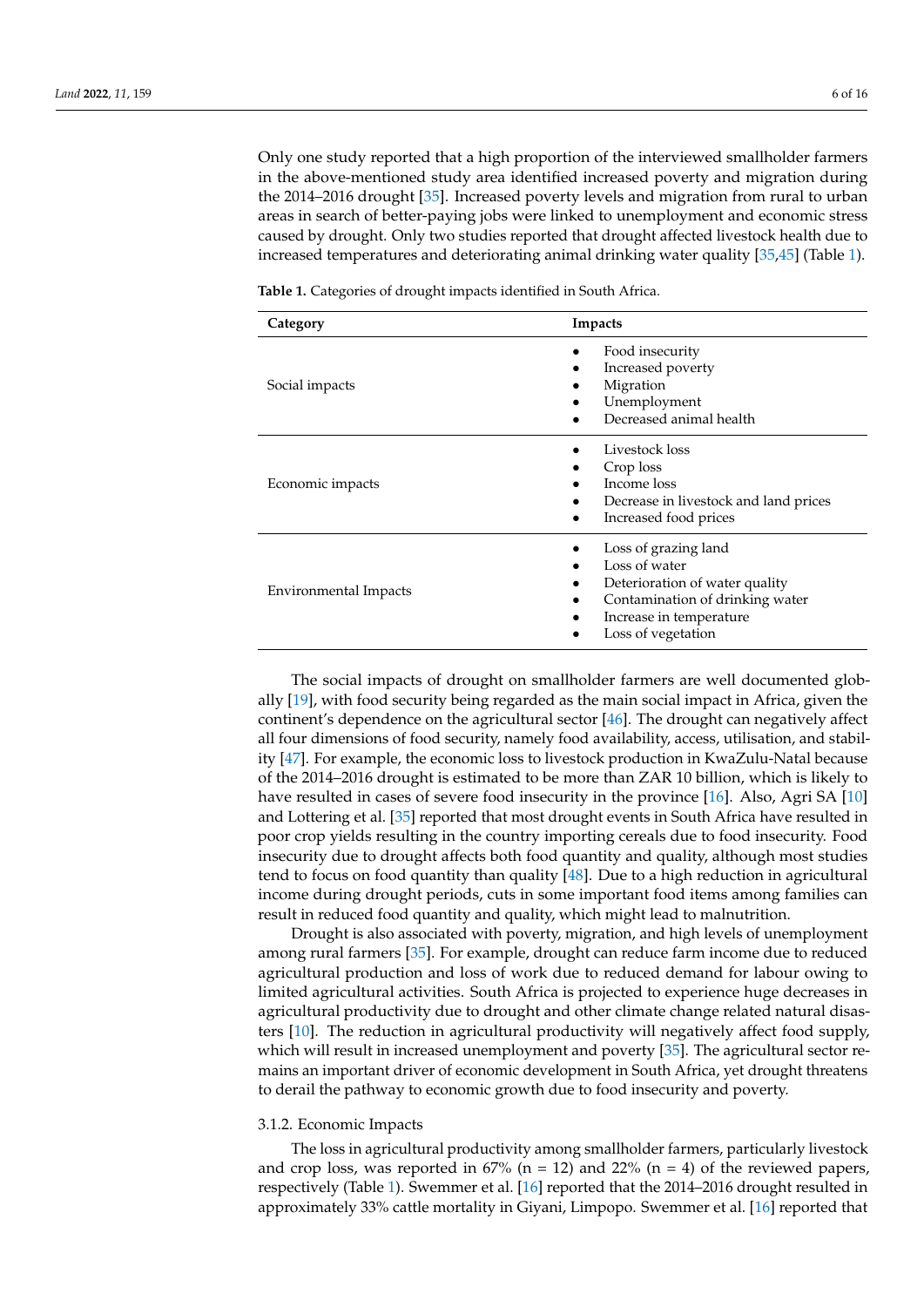most of the interviewed farmers in the Msinga area of KwaZulu Natal lost approximately 43% of their cattle and 29% of their goats during the 2015–2016 drought. Bahta [\[49\]](#page-14-19) reported that during the 2015–2016 drought, a significant number of farmers (approximately 64%) in Northern Cape Province in the France Baard District Municipality lost their livestock through drought related deaths, whilst others opted to sell the animals at low prices as a drought coping strategy. A recent study by Rakgwale and Oguttu [\[50\]](#page-14-20) reported that smallholder farmers in the Greater Letaba Local Municipality in Limpopo lost about five livestock per farmer during the 2014–2016 drought, a significant number for these farmers given their small herd sizes. Surprisingly, most studies acknowledged that crop yield losses were a result of the decline in rainfall and soil moisture [\[35](#page-14-5)[,44,](#page-14-14)[49,](#page-14-19)[51,](#page-14-21)[52\]](#page-14-22) but none of the reviewed studies quantified crop losses. Declines in livestock and crop productivity result in income losses to famers; however, in this review, only two reviewed papers acknowledged the loss of income as an economic impact of drought [\[35,](#page-14-5)[53\]](#page-14-23). Besides the loss of income from livestock deaths, it was also acknowledged that the selling of animals and farm assets at low prices, increased fodder prices during drought years, and the buying of animal vaccines and disease treatment chemicals resulted in further income losses for farmers [\[35](#page-14-5)[,54\]](#page-14-24). The economic impacts of drought associated with decreases in livestock prices and land prices were identified by Lottering et al. [\[35\]](#page-14-5) and Ngaka [\[53\]](#page-14-23), respectively. Only two studies reported increased food prices as an economic impact of drought faced by smallholder farmers [\[8](#page-13-8)[,35\]](#page-14-5).

Several drought-related economic impacts (e.g., livestock, crop, and income loss) were mentioned in most of the papers we reviewed; however, few papers quantified the magnitude of economic losses, and none valued the loss in monetary terms. The 2015 drought in South Africa is estimated to have resulted in income losses amounting to billions of rands due to crop and livestock losses [\[10\]](#page-13-9), but this loss is not disaggregated by farming type and regions. Crop failures and animal loss due to loss of moisture and grazing pastures, respectively, are the main drivers of economic losses associated with drought in communal areas. For most smallholder farmers, the economic losses are huge because agricultural activities depend on natural rain compared to commercial farmers who have irrigation infrastructure [\[35\]](#page-14-5). Recent reports suggest that maize production among smallholder farmers in South Africa dropped significantly between 2014–2016 due to drought [\[8,](#page-13-8)[10\]](#page-13-9). This drought-driven reduction in maize production will result in significant food insecurities and economic losses to farmers and the country. Moreover, drought is behind the decline in wheat production, resulting in South Africa importing more than one million tons of wheat during the 2014–2016 drought [\[10\]](#page-13-9). This is likely to have an adverse impact on ordinary people across the country as bread prices continue to increase. Similarly, livestock farming plays a key livelihood role for most smallholder farmers; however, the loss of grazing lands, drinking water, and heat stress has contributed to economic losses for most farmers [\[45\]](#page-14-15). These income losses further push smallholder farmers into poverty as they struggle to sustain livelihoods and buy basic food during drought years.

Loss of agricultural productivity during drought will trigger further losses in the agricultural sectors, including increased imports of agricultural products, loss of revenues from the agricultural sector, and increased food prices. For example, Austin [\[55\]](#page-14-25) reported that the 1991–1992 drought in South Africa resulted in approximately 52% decline in cereal yields and 27% decline in agricultural gross domestic product. Such drought driven economic declines have knock-on effects on society and individuals as the increase in food products will push more people into poverty.

#### 3.1.3. Environmental Impacts

A handful of drought impacts on the environment were mentioned in the review, including loss of grazing land  $(33\% , n = 6)$ , loss of water  $(17\% , n = 3)$ , deterioration of water quality, contamination of drinking water, increase in temperature  $(11\%$ , n = 2), and loss of vegetation (11%,  $n = 2$ ) (Table [1\)](#page-5-0). Lottering et al. [\[35\]](#page-14-5) showed that 34% of the interviewed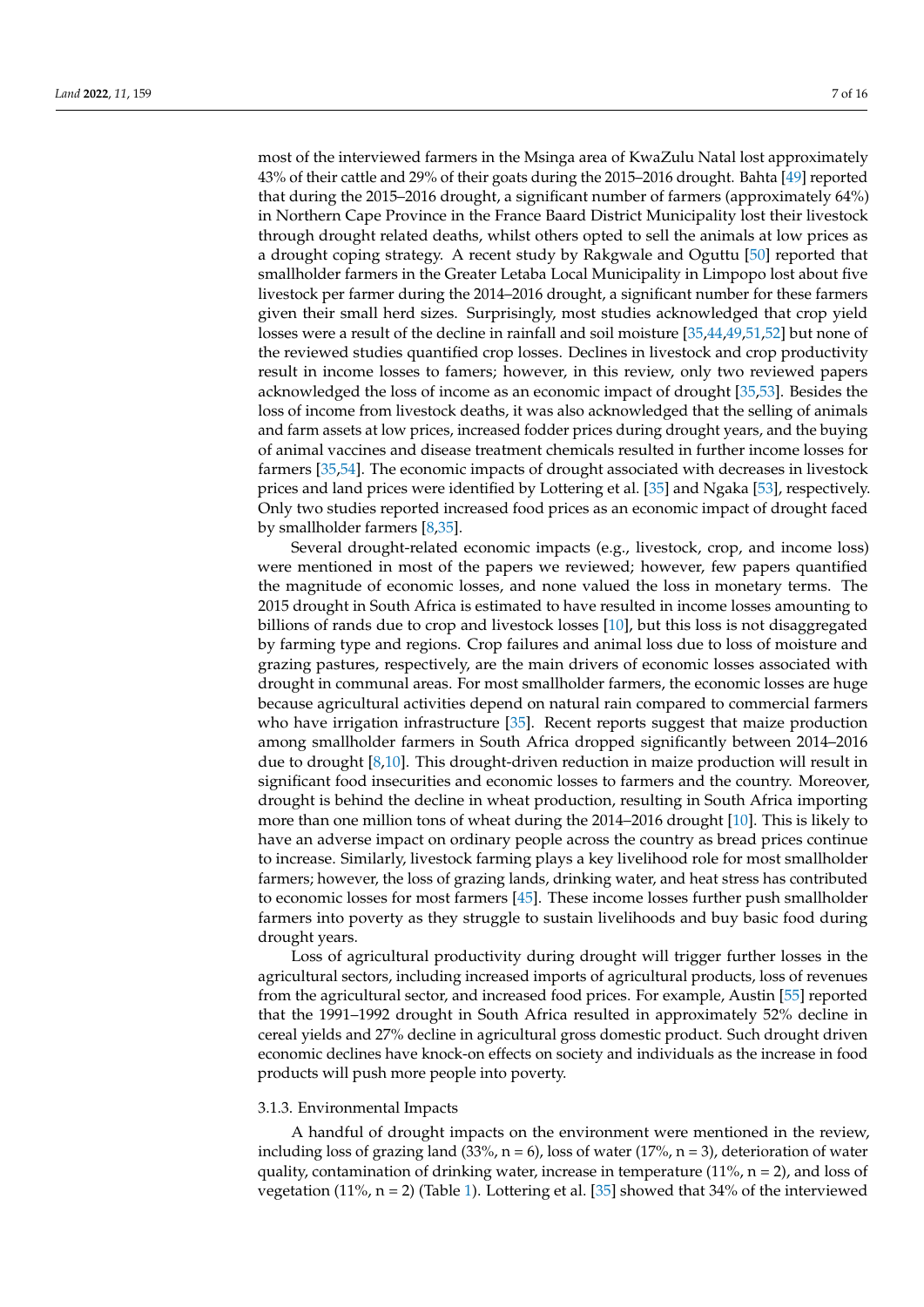participants in uMsinga, KwaZulu-Natal reported a loss of grazing, loss of water, and deterioration of water quality as the main environmental impacts facing smallholder farmers. Vetter et al. [\[45\]](#page-14-15) showed that the loss of grass, trees, and water sources in grazing lands resulted in severe animal deaths as animals were weak and had to walk long distances in search of food and water. In contrast, Swemmer et al. [\[16\]](#page-13-15) reported that the impact of drought on grazing grass composition was varied as some areas showed a decrease in some palatable grass species whilst others showed an increase. They also reported that the impact of drought on savanna trees and shrub mortality was not widespread as mortality rates for some tree species was recorded in some regions but not others. Jordaan et al. [\[56\]](#page-14-26) and Maponya and Mpandeli [\[57\]](#page-14-27) found that the loss of grazing grass was severe in degraded areas since vegetation did not grow, leaving smallholder farmers in these areas with limited fodder for their livestock. Water scarcity and decreased quality resulted in soil moisture depletion and low dam levels [\[35\]](#page-14-5). These soil and dam water shortages resulted in crop failures, loss of grazing land, and water scarcity for animals [\[35,](#page-14-5)[45](#page-14-15)[,58\]](#page-14-28). These drought related impacts are exacerbated by an increase in temperature, which characterises most drought conditions. Hot temperature conditions were found to cause a major threat to ecosystems [\[35](#page-14-5)[,45\]](#page-14-15).

Environmental impacts of drought on smallholder farmers are easy to identify because most of them manifest in reductions in crop and livestock production [\[16\]](#page-13-15). However, few papers quantify these environmental impacts because some impacts such as loss of tree species tend to manifest after the drought. In some cases, the effects vary depending on the area (e.g., flora is not uniformly affected by drought across different vegetation types) [\[16,](#page-13-15)[45\]](#page-14-15). Drought alters ecosystem processes and functions mainly through its impacts on water availability, increased temperature, and soil moisture loss [\[35\]](#page-14-5). Water and soil moisture deficit caused by drought drives ecosystems beyond their resilience thresholds, thus leading to negative environmental effects [\[45\]](#page-14-15). For example, the increase in temperature during drought results in loss of soil moisture, leading to reduced plant growth and loss of grazing land, which will subsequently cause livestock loss [\[45\]](#page-14-15). This makes the impact of drought on the environment cascading as impacts such as increased temperature accelerate the crossing of thresholds resulting in induced effects in other connected human and ecological subsystems.

Drought is associated with water deficit and decrease in water discharge in rivers. Water quality tends to decrease during decreased water levels in rivers due to accelerated algae growth caused by increased nutrient suspension and decreased dissolved oxygen concentration [\[59\]](#page-14-29). Changes in water quality can trigger human and animal health problems due to drinking contaminated water. Keshavarz et al. [\[60\]](#page-14-30) highlighted that access to clean water is compromised when drought occurs, leaving both humans and animals vulnerable to waterborne diseases such as cholera, typhoid and diarrhoea for humans and salmonellosis for animals. Therefore, the effect of drought on water resources severely affects livelihoods leaving most people in poverty.

#### *3.2. Drought Response Strategies*

Literature on the social-economic impacts of drought documents different coping strategies that smallholder farmers implement to cope with drought impacts. Understanding how and why smallholder farmers respond to the impacts of drought can provide insights into the range, forms and types of coping strategies which can enhance future adaption strategies [\[52\]](#page-14-22). Out of all the papers reviewed,  $83\%$  (n = 15) dealt with drought coping strategies that include short-term relief programmes to long term changes in practices and sustainable technological innovations. The suite of coping strategies reported can be divided into three, namely changes in local practices and lifestyles, structural measures, and technical interventions (Table [2\)](#page-8-0).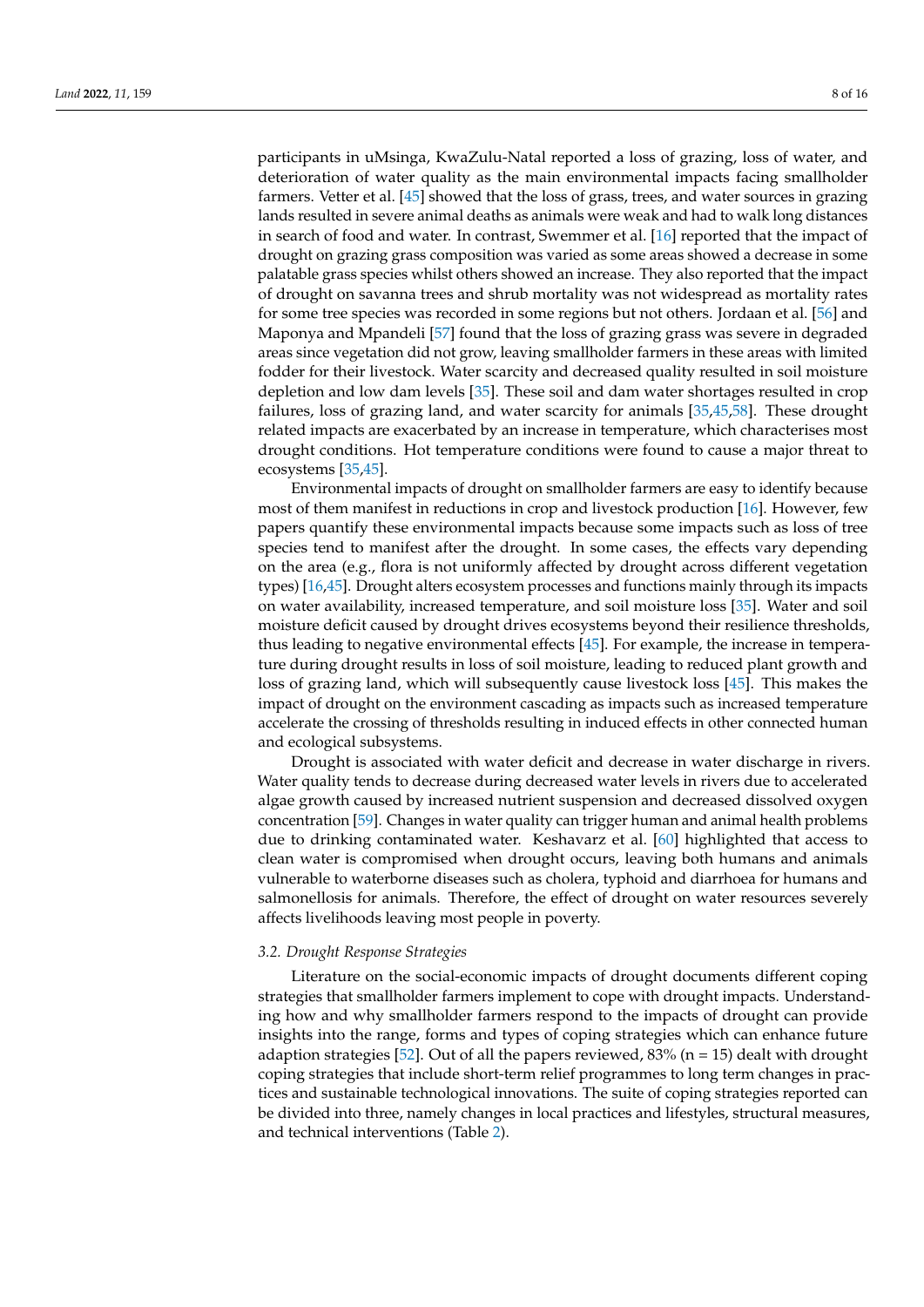| Category                                  | <b>Coping Strategies</b>                                                                                                                                                                                                                                                                                                                                                                                                                                                                                                                                  |
|-------------------------------------------|-----------------------------------------------------------------------------------------------------------------------------------------------------------------------------------------------------------------------------------------------------------------------------------------------------------------------------------------------------------------------------------------------------------------------------------------------------------------------------------------------------------------------------------------------------------|
| Changes in local practices and lifestyles | High yielding crop varieties<br>Drought resistant crops<br>Changing planting dates<br>Planting fast maturing crop varieties<br>Mixed cropping<br>Crop rotation<br>Conservation agriculture (zero and<br>minimum tillage)<br>Adjusting fertiliser inputs<br>Food reserves<br>Buying supplementary food<br>Farm abandonment and fallowing<br>Seeking employment<br>Destocking or culling<br>Buying supplemental feed<br>Selling livestock<br>Moving livestock to new areas<br>Reducing calving rate<br>Remedies<br>Abandoning farming<br>Getting cash loans |
| Structural measures                       | Government interventions<br>NGO support<br>Social networks                                                                                                                                                                                                                                                                                                                                                                                                                                                                                                |
| Technical interventions                   | Irrigation systems<br>Rain harvesting<br>Drilling boreholes                                                                                                                                                                                                                                                                                                                                                                                                                                                                                               |

<span id="page-8-0"></span>**Table 2.** Reported drought coping strategies.

## 3.2.1. Changes in Local Practices and Lifestyles

Concerning changes in local practices and lifestyles, the reviewed studies show varied drought response measures including the use of high yielding crop varieties, droughtresistant crops, changing planting dates and shortening cycle crop varieties, intercropping and conservation agriculture, among others. The review shows that farmers responded to the effects of drought by growing improved and short-cycle varieties. For example, Kom et al. [\[52\]](#page-14-22) reported that smallholder farmers in Vhembe District in Limpopo province of South Africa have noted an increasing decline in crop yields and pest attacks on traditional crops due to droughts. In response, they have been gradually replacing indigenous seed species, including traditional beans and maize species, with sweet potatoes, sugar beans, tomatoes, Irish potatoes, and hybrid maize seeds. Droughts are also associated with unpredictability of and prolonged dry spells with adverse impacts on crop growth and productivity. In response, farmers report shifts from cultivating traditional crops to cultivating drought-resistant cultivars and crops such as maize, beans and onion varieties, among others [\[35](#page-14-5)[,52\]](#page-14-22). However, Mpandeli et al. [\[44\]](#page-14-14) found that smallholder farmers in the Limpopo province responded to the drought by cultivating drought-resistant crops such as groundnuts and sorghum.

Farmers also cope with drought impacts through changing their planting calendars, with planting taking place when it rains and shifting to the cultivation of shortening cycle crop varieties. For example, Kom et al. [\[52\]](#page-14-22) found that most farmers have shifted to shorter-cycle crops varieties as a coping mechanism, including changing planting and harvesting dates. These measures can reduce the effects of crop damage or loss from droughts-related impacts such as crop growth failure and increases in crop diseases and pests. Farmers also practiced intercropping as an adaptation strategy [\[35\]](#page-14-5), where different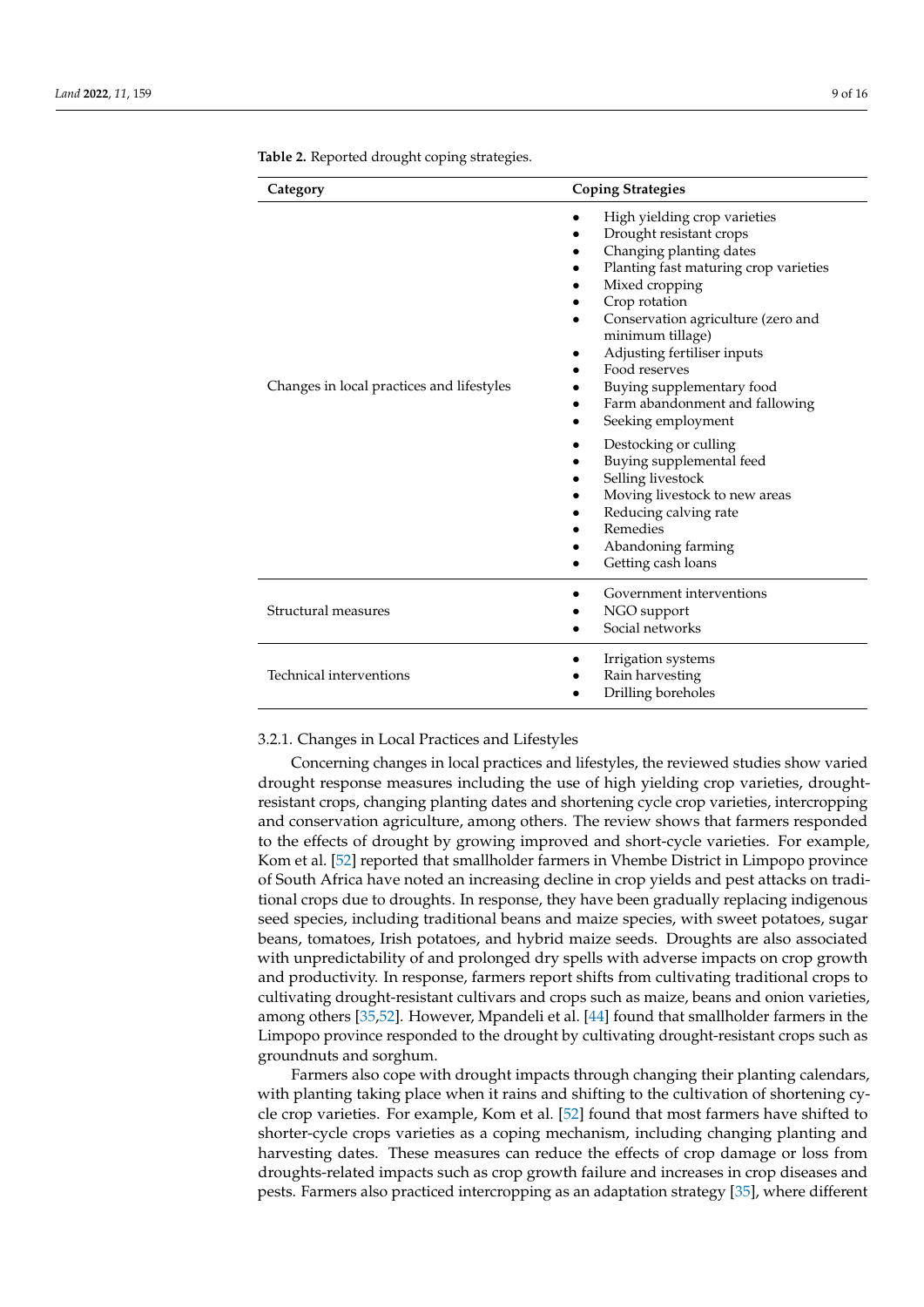crops are cultivated simultaneously, which reduces the risk of food insecurity if one crop fails. Intercropping can also be beneficial to soils as the combination of grains (e.g., maize) and legumes (e.g., cowpea and beans) can allow nitrogen fixation. Vilakazi et al. [\[61\]](#page-15-0) also document the use of drought resistant crops, early mature crops, crop rotation, intercropping, changing planting dates and crop diversity and conservation tillage as strategies employed by farming communities in KwaZulu Natal province to manage soils and water in response to droughts. Conservation agriculture methods such as minimum tillage and zero tillage are also increasingly practiced in the face of persistent droughts and water scarcity [\[35\]](#page-14-5). Mpandeli et al. [\[44\]](#page-14-14) show that some farmers in Sikhukhume District Municipality in Limpopo province practiced conservation agriculture to increase yields in the face of persistent dry spells. Other short-term strategies for minimising the effects of droughts include finding new sources of food, seeking employment, and keeping food reserves [\[49,](#page-14-19)[62,](#page-15-1)[63\]](#page-15-2).

For livestock farmers, destocking is a common coping strategy for dealing with the effects of drought, that is, decreased forage production and diminished food available for livestock [\[44](#page-14-14)[,49](#page-14-19)[,53\]](#page-14-23). Ngaka [\[53\]](#page-14-23) reported that livestock farmers in the Eastern Cape and Free State Provinces of South Africa employed various drought coping mechanisms, including destocking through livestock trade, moving livestock to other areas, sourcing extra water and supplementing feed for the livestock. Vetter et al. [\[45\]](#page-14-15) show that smallholder farmers in the KwaZulu Natal province use evergreen woodland trees such as *Boscia albitrunca, Olea europaea* ssp. Africana, *Schotia* sp., and *Maeru* sp., as sources of supplementary feed for their livestock. Farmers also purchase feed including yellow maize and lucerne as supplemental feed [\[45\]](#page-14-15), but very few farmers can afford this due to the prohibitive costs. For example, supplementary feed can add to the costs of livestock production, and these costs are often beyond the reach of already struggling smallholder farmers. In some cases, government assistance with supplemental fodder for livestock has been reported [\[50,](#page-14-20)[58\]](#page-14-28). However, some livestock owners profited from droughts by buying more livestock taking advantage of the reduction in prices as struggling farmers attempt to get rid of 'excess' livestock to cope with drought. Another drought coping strategy for livestock farmers includes culling [\[49](#page-14-19)[,50,](#page-14-20)[62\]](#page-15-1) and improving the calving rate, which can be achieved by selling low producers and calves that calve late in the calving period. Other coping measures reported by livestock farmers include obtaining bank loans but only for those who could provide collateral security [\[8\]](#page-13-8), abandoning farming, leasing part of the farms and creation of social networks for dealing with the effects of drought collectively [\[49\]](#page-14-19).

#### 3.2.2. Structural Measures

The second set of drought coping strategies emerging from the reviewed papers relates to structural measures, including the role of government, NGOs, and social networks in providing drought mitigation and response such as training, funding, information provision, and relief (food and feed) provisions [\[50,](#page-14-20)[63\]](#page-15-2). For example, Swemmer et al. [\[16\]](#page-13-15) report that following livestock mortalities in Limpopo and Kwazulu Natal provinces, livestock farmers were able to cope with drought through the provision of supplementary feed for cattle via the government drought relief efforts. Lottering et al. [\[35\]](#page-14-5), Bahta [\[49\]](#page-14-19), Rakgwale and Oguttu [\[50\]](#page-14-20), and Jordaan et al. [\[58\]](#page-14-28) also report government drought relief programmes, including the provision of food for home consumption and supplementary feed for livestock as a coping mechanism for farmers, though the level of satisfaction among farmers varied. Some papers showed that farmers had a high level of dissatisfaction concerning the role of the government in executing drought relief programmes, arguing that relief programmes often get to the intended recipients very late or are inadequate or unavailable at all [\[52\]](#page-14-22). Jordaan et al. [\[58\]](#page-14-28) reported that despite a plea for drought relief by smallholder farmers in Northern Cape province following the 2010 drought, no assistance was provided. The reviewed papers suggest that the lack of support from the state, such as information provision, drought awareness campaigns, drought risk reduction strategies and provision of resources for enabling drought responses make smallholder farmers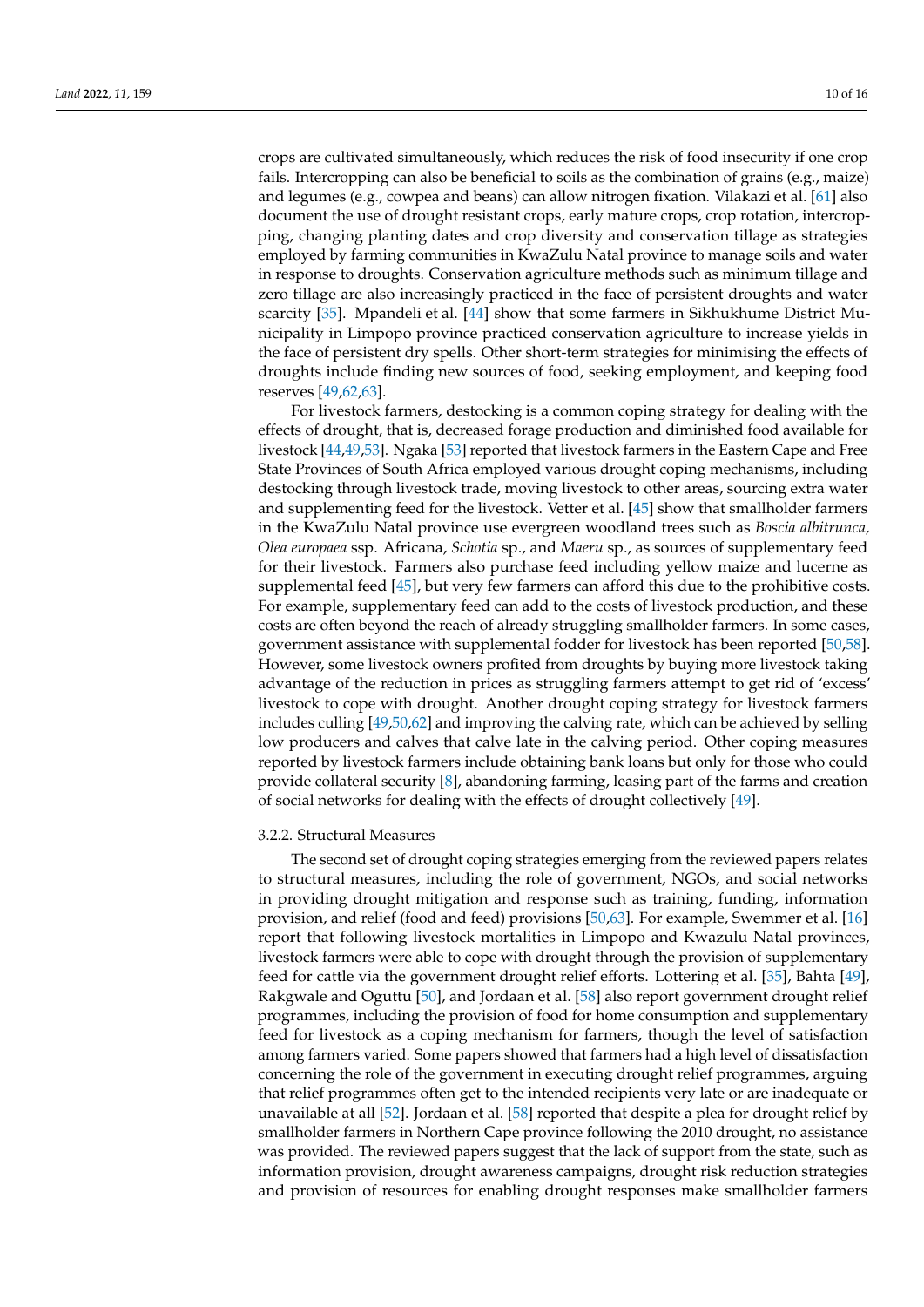unable to institute strategies for reducing the impacts of droughts. Further, despite the role of NGOs in providing drought adaptation support, NGO support is not a common coping strategy among smallholder farmers and is reported in only one instance [\[63\]](#page-15-2).

Further, while social networks such as farmers' associations, church groups, women's groups, and stokvels create platforms for drought information exchange, and sharing of resources (e.g., food) in times of need which can reduce farmers' vulnerability to drought, only two [\[44,](#page-14-14)[49\]](#page-14-19) out of all the reviewed papers highlighted social networks as a drought coping strategy. The reviewed papers suggest that social networks were not existent or fully functional. For example, Bahta et al. [\[51\]](#page-14-21) found that smallholder farmers in the O.R. Tambo District in the Eastern Cape province viewed social networks as ineffective in drought risk mitigation. Social networks such as farmers' associations were reported to be non-functional. Based on work in the O.R. Tambo District, Muyambo et al. [\[64\]](#page-15-3) argue that the lack of external support negatively affects smallholder farmers' ability to cope with drought.

#### 3.2.3. Technical Interventions

The third set of drought coping strategies is focused on technical interventions. Studies show that farmers are shifting to irrigation facilities due to extreme temperatures and reduced rainfall [\[35](#page-14-5)[,50,](#page-14-20)[52\]](#page-14-22). The reviewed papers show that some smallholder farmers use furrow and sprinkler irrigation systems for use before the onset of rains or in case of delayed rain [\[8\]](#page-13-8). Though, in some cases, the irrigation infrastructure predates the recurrent droughts, farmers are increasing their focus on small-scale irrigation as a drought coping mechanism, with evidence suggesting farmers with access to water produce more yields than those without [\[52\]](#page-14-22). Other smallholder farmers, albeit few, invested in the drilling of boreholes for their livestock to cope with water scarcity, but this option is expensive for many farmers. For example, Rakgwale and Oguttu [\[50\]](#page-14-20) found that only 6% of smallholder livestock farmers reported drilling boreholes as a drought coping strategy in Greater Letaba Local Municipality in Limpopo province. Taken together, there are important linkages between the different categories of coping strategies, and these linkages should be understood, especially how combining them can improve their effectiveness and the capacity for smallholder farmers to cope with future droughts.

#### *3.3. Ideas for Advancing drought Impacts Research*

The review shows that the impact of drought is mainly analysed from a socio-economic perspective with a key focus on food insecurity and crop and livestock losses. The available literature provides useful insights on the impacts of droughts on- and coping strategies by smallholder farmers but does not provide a complete picture. The major gaps in the available literature can be summarised as; (1) lack of quantitative assessments of the reported drought impacts and inadequate analytical depth on the effects of socio-economic, geographic, and institutional context on the impacts of drought, (2) limited focus on urban contexts, so the rural-urban gradient is poorly understood, and (3) lack of clear distinction between adaptation, and mitigation strategies.

First, there is a lack of quantitative assessments of the socio-economic and environmental impacts of droughts on smallholder farmers. Apart from a few studies that show the proportion of households reporting certain impacts such as food insecurity, reduction in crop yield and livestock losses, these impacts remain vague. To get better insights into the impacts of drought, there is a need for real quantitative assessments, including across socio-economic and cultural contexts, e.g., income, wealth, gender, and ethnicity. The impacts of drought e.g., crop loss and food insecurity and livestock loss are not evenly distributed across landscapes and groups of people. For example, well-off households might not experience drought in the way poor households are affected because poor households might lack the financial means to mitigate the impacts associated with drought, while well-off households have fallback options such as food reserves and cash income to buy supplementary food and feed. Further, evidence suggests that gender, access to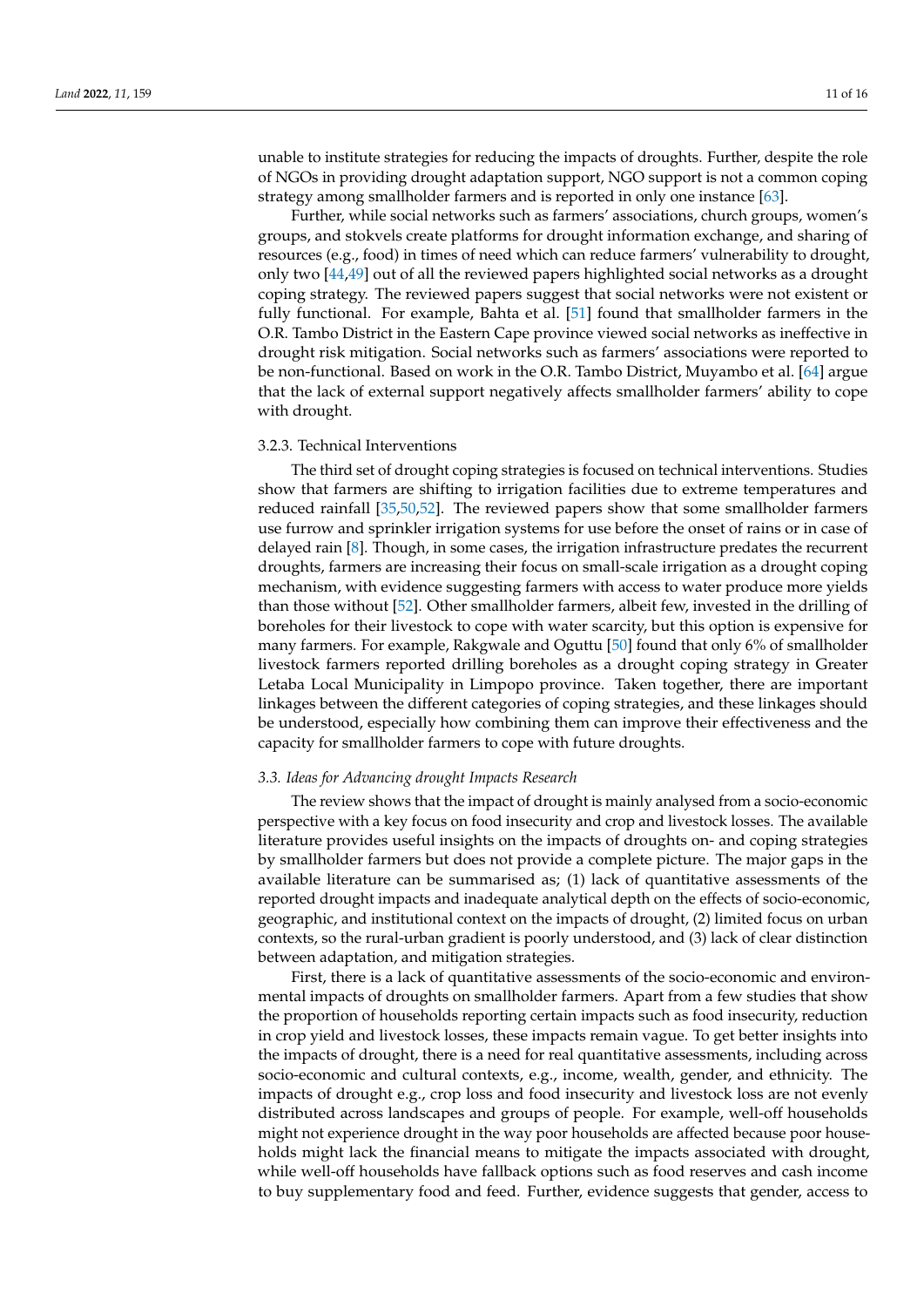and ownership of land and local knowledge all have impacts on the benefits people can get from land, and by extension these factors can shape how the impacts of drought are experienced. In addition, comparison of the impacts of droughts in different geographic contexts through the spatial correlation between drought impacts and region can be useful in drought risk planning because as drought frequency and intensity are projected to increase, regions exploited for crop and livestock productions will likely be impacted more than remote areas.

An understanding of the impacts of drought on smallholder farmers informed by quantitative and comparative assessments can help craft drought adaptation interventions such as irrigation infrastructure and water harvesting technologies to cope with future water scarcity for enhancing smallholder farmers' wellbeing. Therefore, future research should provide analyses of the impacts of droughts, including the magnitude of the impacts and questions of how impacts are experienced across socio-economic, political, and cultural gradients to advance our understanding of drought impacts. We believe that the socio-economic and political/institutional contexts can provide contours within which the impacts of drought can be better understood, and by so doing, shift away from simplistic identification of drought impacts. Improving analytical depth can be useful to our current understanding of the impacts of droughts because this can provide rigour and insights into the magnitude of impacts in ongoing debates. We believe rigorous analysis can benefit policy debates and engender knowledge shifts on the subject—which for the most part, is not evident in the available literature. Without this, the notion of drought impacts remains fraught with misunderstandings, making it difficult to design context-specific strategies for mitigating and adapting to the impacts of drought.

Second, the reviewed studies are largely rural-based and do not assess the impacts of drought on smallholder farmers along a rural-urban gradient. Yet, small-scale crop and urban livestock production is a common livelihood activity particularly for the urban poor [\[65\]](#page-15-4). Particularly in South Africa, urban livestock production is widespread and livestock graze in designated grazing areas known as commonages [\[32\]](#page-14-2). In general, these commonages are poorly managed and characterised by land degradation and poor infrastructure [\[33\]](#page-14-3), and recurrent droughts compound the problem.

However, there is little analysis of the impacts of droughts on livestock production by smallholder farmers in urban spaces, making it difficult for city authorities to better understand and improve the capacity to cope with future droughts. We argue that without proper response mechanisms, urban livestock production will become an increasing source of conflicts in urban spaces between livestock owners and non-owners as livestock forage green spaces such as parks and streets, as has already been reported [\[66\]](#page-15-5). A focus on drought impacts along a rural-urban gradient can offer different perspectives to our understanding of drought challenges and identify similarities and differences that can enhance more general knowledge of impacts of and adaptation to drought. Further, covering both urban and rural sites in different geographic contexts (e.g., inland, coastal) can provide the opportunity to explore interconnected and cascading drought risks and impacts across different social groups and landscapes. This approach will allow crafting of resilient evidence-based solutions for reducing future drought impacts across social-economic, political, and geographic contexts. Beyond informing practical responses to drought, a rural-urban gradient approach can contribute to drought impact scholarship, needed to advance debates and leverage appropriate responsiveness.

Third, the available literature on drought coping strategies is beneficial in understanding the different strategies employed by smallholder farmers in the face of droughts but does not categorise the impacts by socio-economic groups and spatial context, which does not benefit drought scholarship. Further, the reviewed studies tend to identify all the reported drought coping measures, without however organising these into adaptation and mitigation strategies. Given that drought is a complex phenomenon, failure to distinguish between adaptation and mitigation measures may result in a lack of understanding of the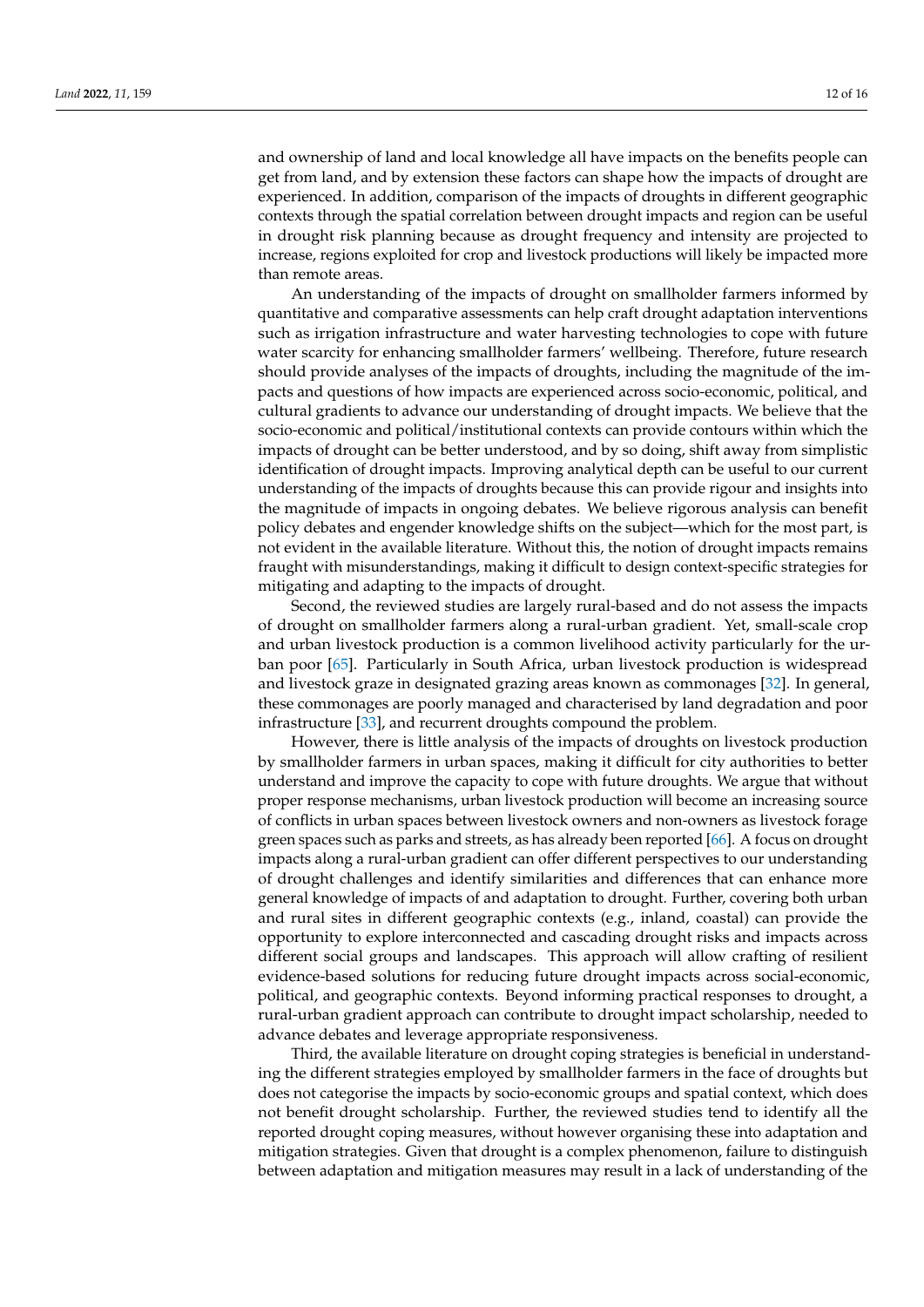complexities of drought impacts, and how support systems can be provided to improve the capacity of smallholder farmers to adapt to drought in the long term.

#### **4. Conclusions**

Drought is a destructive natural hazard of which impacts can be widespread and devastating on resource-poor smallholder farmers, placing them in jeopardy. The socioeconomic and environmental impacts of drought on smallholder farmers in South Africa are multiple, including food insecurity, increased poverty, unemployment, loss of grazing pasture and water which subsequently result in loss of livestock, crops, and income. Understanding these impacts is important for developing effective drought response strategies; however, the reviewed literature lacks an accurate assessment of the magnitude of drought impacts on smallholder farmers. Most of the identified drought impacts focused on short-term livestock and crop production losses. In contrast, there is limited focus on quantification and economic valuation of drought impacts.

The reviewed literature documents a suit of different drought response strategies that smallholder farmers implement, and these can be divided into (i) changes in local practices and lifestyles e.g., changing plant varieties and practising conservation agriculture, (ii) structural measures e.g., government interventions and creation of social networks, and (iii) technical interventions e.g., rain harvesting and drilling of boreholes. However, it was acknowledged that some drought responses, e.g., drought relief programmes, are reactive, therefore, the need to develop proactive response strategies, e.g., conservation agriculture which helps to conserve soil and water.

This review provides valuable information for designing drought responses among smallholder farmers. Firstly, the review highlights the importance of quantifying current drought impacts so as to improve the ability to predict future socio-economic and environmental impacts of drought on smallholder farmers. However, accurate drought quantification requires constant drought monitoring, availability of drought data, and effective quantification methods. Secondly, the limited focus of studies on drought impacts on smallholder farmers in urban contexts shows that the rural to urban drought gradient is little studied in South Africa. The increase in urban population and resource use e.g., water, make urban centres more vulnerable to drought, which highlights a huge research need on drought impacts and responses in urban spaces. Lastly, risk-based drought responses include monitoring, mitigation, and adaptation strategies, yet most studies fail to distinguish these. For drought responses to be effective, there is a need to distinguish short term mitigation measures such as institutional drought relief programmes from long-term adaptation measures such as dam and borehole construction to improve infrastructure.

**Supplementary Materials:** The following supporting information can be downloaded at: [https:](https://www.mdpi.com/article/10.3390/land11020159/s1) [//www.mdpi.com/article/10.3390/land11020159/s1,](https://www.mdpi.com/article/10.3390/land11020159/s1) Table S1: List of 18 publications considered in the review.

**Author Contributions:** S.R.: Conceptualisation, Funding acquisition, Validation, Writing— original draft, Writing—review & editing; G.T.: Validation, Writing—original draft, Writing—review & editing; M.F.: Validation, Writing—original draft, Writing—review & editing. All authors have read and agreed to the published version of the manuscript.

**Funding:** Funding for the review writing workshop were provided through the strategic internationalisation project between Sweden and South Africa in research, education and innovation (SASUF).

**Institutional Review Board Statement:** Not applicable.

**Informed Consent Statement:** Not applicable.

**Data Availability Statement:** Data available on request from the authors.

**Acknowledgments:** The authors acknowledge Chenai Murata for editorial comments.

**Conflicts of Interest:** The authors declare that they have no known competing financial interests or personal relationships that could have appeared to influence the work reported in this paper.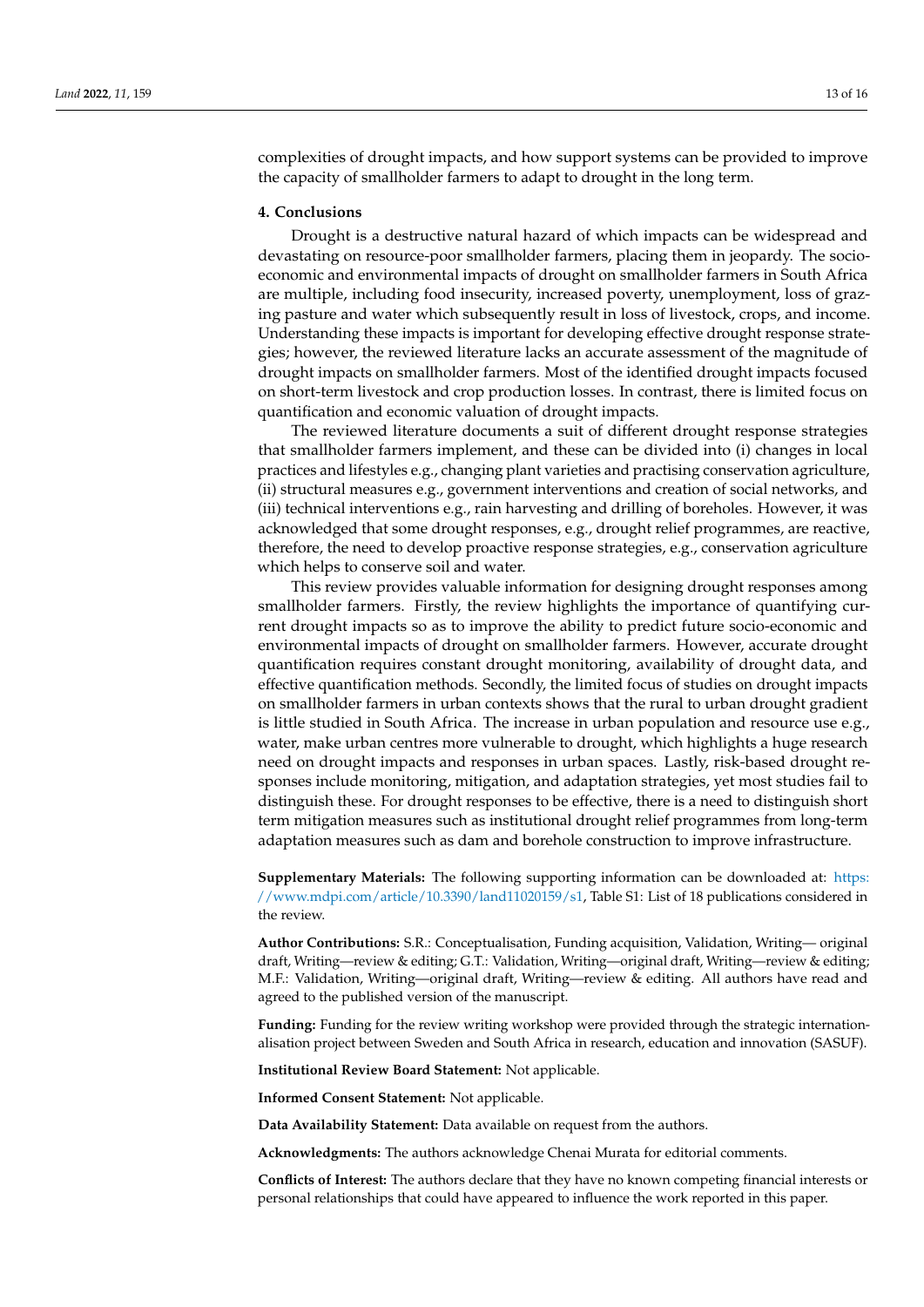## **References**

- <span id="page-13-0"></span>1. IPCC. Summary for policymakers. In *Climate Change 2021: The Physical Science Basis. Contribution of Working Group I to the Sixth Assessment Report of the Intergovernmental Panel on Climate Change*; Cambridge University Press: Cambridge, UK, 2021.
- <span id="page-13-1"></span>2. Naumann, G.; Cammalleri, C.; Mentaschi, L.; Feyen, L. Increased economic drought impacts in Europe with anthropogenic warming. *Nat. Clim. Chang.* **2021**, *11*, 485–491. [\[CrossRef\]](http://doi.org/10.1038/s41558-021-01044-3)
- <span id="page-13-2"></span>3. Van Loon, A.F.; Gleeson, T.; Clark, J.; Van Dijk, A.I.; Stahl, K.; Hannaford, J.; Di Baldassarre, G.; Teuling, A.J.; Tallaksen, L.M.; Uijlenhoet, R.; et al. Drought in the Anthropocene. *Nat. Geosci.* **2016**, *9*, 89–91. [\[CrossRef\]](http://doi.org/10.1038/ngeo2646)
- <span id="page-13-3"></span>4. United Nations Office for Disaster Risk Reduction (UNDRR). *GAR Special Report on Drought 2021*; United Nations Office for Disaster Risk Reduction: Geneva, Switzerland, 2021.
- <span id="page-13-4"></span>5. Olagunju, A.; Thondhlana, G.; Chilima, J.S.; Sène Harper, A.; Compaoré, W.R.N.; Ohiozebau, E. Water governance research in Africa: Progress, challenges and an agenda for research and action. *Water Int.* **2019**, *44*, 382–407. [\[CrossRef\]](http://doi.org/10.1080/02508060.2019.1594576)
- <span id="page-13-5"></span>6. Shiferawa, B.; Tesfaye, K.; Kassie, M.; Abate, T.; Prasanna, B.M.; Menkir, A. Managing vulnerability to drought and enhancing livelihood resilience in sub-Saharan Africa: Technological, institutional and policy options. *Weather Clim. Extremes* **2014**, *3*, 67–79. [\[CrossRef\]](http://doi.org/10.1016/j.wace.2014.04.004)
- <span id="page-13-6"></span>7. Bundy, C. *The Rise and Fall of the South African Peasantry*, 2nd ed.; David Philip: Cape Town, South Africa, 1988.
- <span id="page-13-8"></span>8. Baudoin, M.-A.; Vogel, C.; Nortje, K.; Naik, M. Living with drought in South Africa: Lessons learnt from the recent El Niño drought period. *Int. J. Disaster Risk Reduct.* **2017**, *23*, 128–137. [\[CrossRef\]](http://doi.org/10.1016/j.ijdrr.2017.05.005)
- <span id="page-13-7"></span>9. Sousa, P.M.; Blamey, R.C.; Reason, C.J.C.; Ramos, A.M.; Trigo, R.M. The 'Day Zero' Cape Town drought and the poleward migration of moisture corridors. *Environ. Res. Lett.* **2018**, *13*, 124025. [\[CrossRef\]](http://doi.org/10.1088/1748-9326/aaebc7)
- <span id="page-13-9"></span>10. Agri SA. *A Raindrop in the Drought: Report to the Multi-Stakeholder Task Team on the Drought; Agri SA's Status Report; Agri SA:* Pretoria, South Africa, 2016.
- <span id="page-13-10"></span>11. Dessus, S.; Tovey, C.S. *El Nino Drought in SADC: Economic Impacts and Potential Mitigation Solutions*; Presented at El Nino High Level Round Table; UN Office for the Coordination of Humanitarian Affairs (UNOCHA): London, UK, 2016.
- <span id="page-13-11"></span>12. Edossa, D.C.; Woyessa, Y.E.; Welderufael, W.A. Analysis of droughts in the central region of South Africa and their association with SST anomalies. *Int. J. Atmos. Sci.* **2014**, *2014*, 508953. [\[CrossRef\]](http://doi.org/10.1155/2014/508953)
- <span id="page-13-12"></span>13. Frischen, J.; Meza, I.; Rupp, D.; Wietler, K.; Hagenlocher, M. Drought risk to agricultural systems in Zimbabwe: A spatial analysis of hazard, exposure, and vulnerability. *Sustainability* **2020**, *12*, 752. [\[CrossRef\]](http://doi.org/10.3390/su12030752)
- <span id="page-13-13"></span>14. Giannini, A.; Krishnamurthy, P.K.; Cousin, R.; Labidi, N.; Choularton, R.J. Climate risk and food security in Mali: A historical perspective on adaptation. *Earth's Future* **2017**, *5*, 144–157. [\[CrossRef\]](http://doi.org/10.1002/2016EF000404)
- <span id="page-13-14"></span>15. Bhaga, T.D.; Dube, T.; Shekede, M.D.; Shoko, C. Impacts of climate variability and drought on surface water resources in Sub-Saharan Africa using remote sensing: A review. *Remote Sens.* **2020**, *12*, 4184. [\[CrossRef\]](http://doi.org/10.3390/rs12244184)
- <span id="page-13-15"></span>16. Swemmer, A.M.; Bond, W.J.; Donaldson, J.; Hempson, G.P.; Malherbe, J.; Smit, I.P.J. The ecology of drought—A workshop report. *S. Afr. J. Sci.* **2018**, *114*, 1–3. [\[CrossRef\]](http://doi.org/10.17159/sajs.2018/5098)
- <span id="page-13-16"></span>17. Parks, R.; Mclaren, M.; Toumi, R.; Rivett, U. *Experiences and Lessons in Managing Water from Cape Town*; Grantham Institute Briefing Paper 29; Imperial College London: London, UK, 2019.
- <span id="page-13-17"></span>18. Solh, M.; Van Ginkel, M. Drought preparedness and drought mitigation in the developing worlds drylands. *Weather Clim. Extremes* **2014**, *3*, 62–66. [\[CrossRef\]](http://doi.org/10.1016/j.wace.2014.03.003)
- <span id="page-13-18"></span>19. Williams, P.A.; Crespo, O.; Abu, M.; Simpson, N.P. A systematic review of how vulnerability of smallholder agricultural systems to changing climate is assessed in Africa. *Environ. Res. Lett.* **2018**, *13*, 103004. [\[CrossRef\]](http://doi.org/10.1088/1748-9326/aae026)
- <span id="page-13-19"></span>20. Crossman, N.D. *Drought Resilience, Adaptation and Management Policy (DRAMP) Framework Supporting Technical Guidelines*; UNCCD: Bonn, Germany, 2018.
- <span id="page-13-20"></span>21. Dai, A. Drought under global warming: A review. *WIREs Clim. Chang.* **2011**, *2*, 45–65. [\[CrossRef\]](http://doi.org/10.1002/wcc.81)
- <span id="page-13-21"></span>22. Zhou, H.; Wang, X.; Wang, J. A way to sustainability: Perspective of resilience and adaptation to disaster. *Sustainability* **2016**, *8*, 737. [\[CrossRef\]](http://doi.org/10.3390/su8080737)
- <span id="page-13-22"></span>23. Van Averbeke, W.; Denison, J.; Mnkeni, N. Smallholder irrigation schemes in South Africa: A review of knowledge generated by the Water Research Commission. *Water SA* **2011**, *37*, 797–808. [\[CrossRef\]](http://doi.org/10.4314/wsa.v37i5.17)
- <span id="page-13-23"></span>24. Herrero, M.; Thornton, P.K.; Bernués, A.; Baltenweck, I.; Vervoort, J.; Van De Steeg, J.; Makokha, S.; Van Wijk, M.T.; Karanja, S.; Rufino, M.C.; et al. Exploring future changes in smallholder farming systems by linking socio-economic scenarios with regional and household models. *Glob. Environ. Chang.* **2014**, *24*, 165–182. [\[CrossRef\]](http://doi.org/10.1016/j.gloenvcha.2013.12.008)
- <span id="page-13-24"></span>25. Muimba-Kankolongo, A. *Food Crop Production by Smallholder Farmers in Southern Africa: Challenges and Opportunities for Improvement*; Academic Press: London, UK, 2018.
- <span id="page-13-25"></span>26. Antonaci, L.; Demeke, M.; Vezzani, A. *The Challenges of Managing Agricultural Price and Production Risks in Sub-Saharan Africa*; ESA Working Paper; FAO: Rome, Italy, 2014.
- <span id="page-13-26"></span>27. Nyambo, D.G.; Luhanga, E.T.; Yonah, Z.Q. A review of characterization approaches for smallholder farmers: Towards predictive farm typologies. *Sci. World J.* **2019**, *2019*, e6121467. [\[CrossRef\]](http://doi.org/10.1155/2019/6121467) [\[PubMed\]](http://www.ncbi.nlm.nih.gov/pubmed/31239834)
- <span id="page-13-27"></span>28. Saint Ville, A.S.; Hickey, G.M.; Phillip, L.E. Addressing food and nutrition insecurity in the Caribbean through domestic smallholder farming system innovation. *Reg. Environ. Chang.* **2015**, *15*, 1325–1339. [\[CrossRef\]](http://doi.org/10.1007/s10113-015-0770-9)
- <span id="page-13-28"></span>29. Tembo, G.; Tembo, A.; Goma, F.; Kapekele, E.; Sambo, J. Livelihood activities and the role of livestock in smallholder farming communities of Southern Zambia. *Open J. Soc. Sci.* **2014**, *2*, 299. [\[CrossRef\]](http://doi.org/10.4236/jss.2014.24033)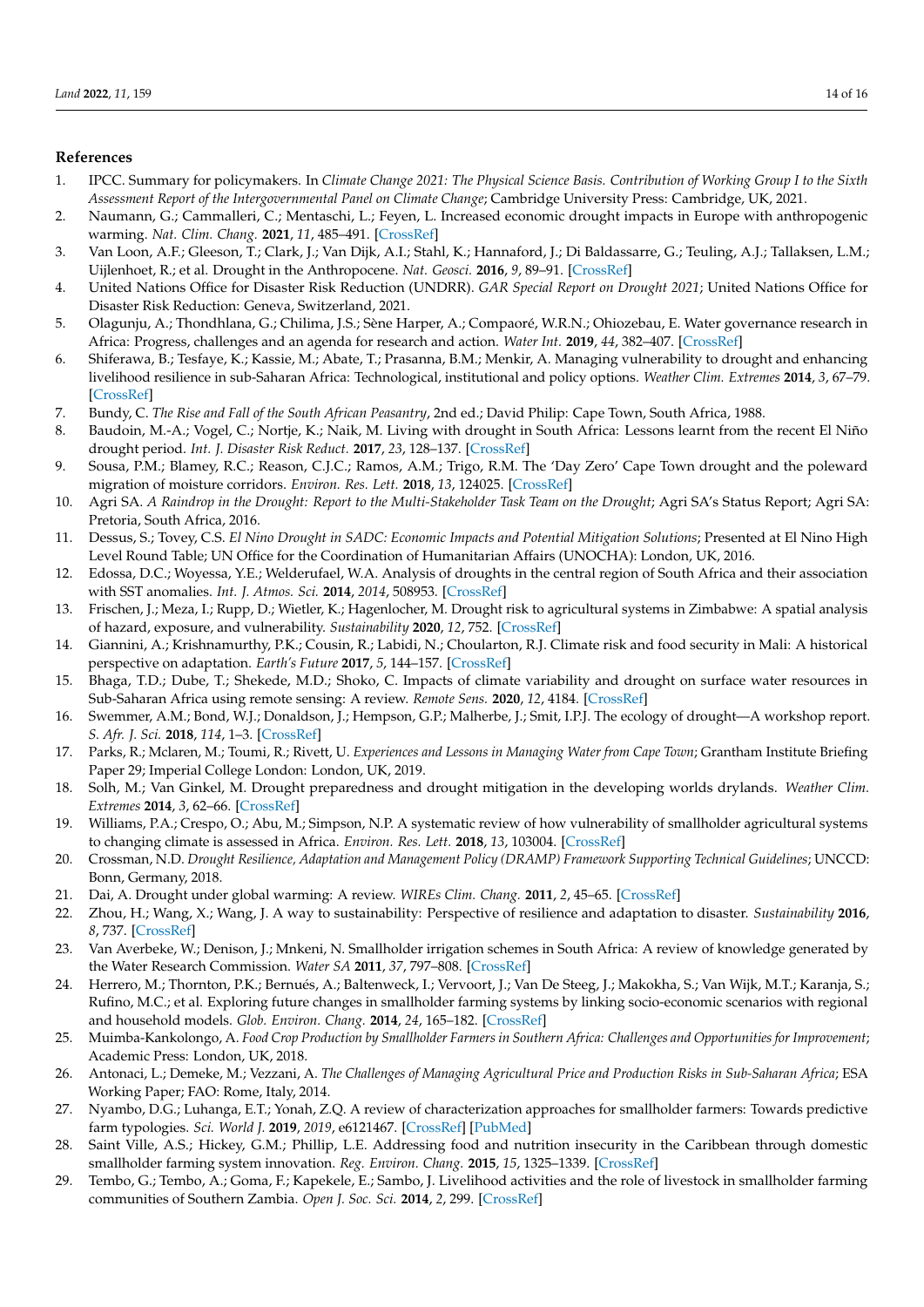- <span id="page-14-0"></span>30. Lowder, S.K.; Skoet, J.; Raney, T. The number, size, and distribution of farms, smallholder farms, and family farms worldwide. *World Dev.* **2016**, *87*, 16–29. [\[CrossRef\]](http://doi.org/10.1016/j.worlddev.2015.10.041)
- <span id="page-14-1"></span>31. Zantsi, S.; Mack, G.; Mann, S. Cultural innovation, aspirations and success among smallholders in former homelands of the Eastern Cape province of South Africa: Theory and evidence. *Int. J. Soc. Econ.* **2020**, *47*, 404–422. [\[CrossRef\]](http://doi.org/10.1108/IJSE-05-2018-0226)
- <span id="page-14-2"></span>32. Davenport, N.A.; Gambiza, J. Municipal commonage policy and livestock owners: Findings from the Eastern Cape, South Africa. *Land Use Policy* **2009**, *26*, 513–520. [\[CrossRef\]](http://doi.org/10.1016/j.landusepol.2008.07.007)
- <span id="page-14-3"></span>33. Davenport, N.A.; Shackleton, C.M.; Gambiza, J. The direct use value of municipal commonage goods and services to urban households in the Eastern Cape, South Africa. *Land Use Policy* **2012**, *29*, 548–557. [\[CrossRef\]](http://doi.org/10.1016/j.landusepol.2011.09.008)
- <span id="page-14-4"></span>34. von Loeper, W.; Musango, J.; Brent, A.; Drimie, S. Analysing challenges facing smallholder farmers and conservation agriculture in South Africa: A system dynamics approach. *S. Afr. J. Econ. Manag. Sci.* **2016**, *19*, 747–773. [\[CrossRef\]](http://doi.org/10.4102/sajems.v19i5.1588)
- <span id="page-14-5"></span>35. Lottering, S.J.; Mafongoya, P.; Lottering, R. The impacts of drought and the adaptive strategies of small-scale farmers in uMsinga, KwaZulu-Natal, South Africa. *J. Asian Afr. Stud.* **2021**, *56*, 267–289. [\[CrossRef\]](http://doi.org/10.1177/0021909620916898)
- <span id="page-14-6"></span>36. Devereux, S. The impact of droughts and floods on food security and policy options to alleviate negative effects. *J. Agric. Econ.* **2007**, *37*, 47–58. [\[CrossRef\]](http://doi.org/10.1111/j.1574-0862.2007.00234.x)
- <span id="page-14-7"></span>37. Davenport, N.; Gambiza, J.; Shackleton, C.M. Use and users of municipal commonage around three small towns in the Eastern Cape, South Africa. *J. Environ. Manag.* **2011**, *92*, 1149–1460. [\[CrossRef\]](http://doi.org/10.1016/j.jenvman.2010.11.003) [\[PubMed\]](http://www.ncbi.nlm.nih.gov/pubmed/21251751)
- <span id="page-14-8"></span>38. Arksey, H.; O'Malley, L. Scoping studies: Towards a methodological framework. *Int. J. Soc. Res. Methodol.* **2005**, *8*, 19–32. [\[CrossRef\]](http://doi.org/10.1080/1364557032000119616)
- <span id="page-14-9"></span>39. Tricco, A.C.; Lillie, E.; Zarin, W.; O'Brien, K.; Colquhoun, H.; Kastner, M.; Levac, D.; Ng, C.; Sharpe, J.P.; Wilson, K.; et al. A scoping review on the conduct and reporting of scoping reviews. *BMC Med. Res. Methodol.* **2016**, *16*, 1–10. [\[CrossRef\]](http://doi.org/10.1186/s12874-016-0116-4)
- <span id="page-14-10"></span>40. Myburgh, D.W. The response of farmers to the drought hazard in the Karoo environment. *GeoJournal* **1994**, *33*, 401–410.
- <span id="page-14-11"></span>41. O'Farrell, P.J.; Anderson, P.M.L.; Milton, S.J.; Dean, W.R.J. Human response and adaptation to drought in the arid zone: Lessons from southern Africa. *S. Afr. J. Sci.* **2009**, *105*, 34–39.
- <span id="page-14-12"></span>42. Schreiner, B.; Mungatana, E.; Baleta, H. *Impacts of Drought Induced Water Shortages in South Africa: Economic Analysis*; Water Research Commission Report; Water Research Commission (WRC): Pretoria, South Africa, 2018.
- <span id="page-14-13"></span>43. Falayi, M.; Gambiza, J.; Schoon, M. A scoping review of environmental governance challenges in Southern Africa from 2010 to 2020. *Environ. Conserv.* **2021**, *48*, 235–243. [\[CrossRef\]](http://doi.org/10.1017/S0376892921000333)
- <span id="page-14-14"></span>44. Mpandeli, S.; Nesamvuni, E.; Maponya, P. Adapting to the impacts of drought by smallholder farmers in Sekhukhune District in Limpopo Province, South Africa. *J. Agri. Sci.* **2015**, *7*, 115. [\[CrossRef\]](http://doi.org/10.5539/jas.v7n2p115)
- <span id="page-14-15"></span>45. Vetter, S.; Goodall, V.; Alcock, R. Effect of drought on communal livestock farmers in KwaZulu-Natal, South Africa. *Afr. J. Range Forage Sci.* **2020**, *37*, 93–106. [\[CrossRef\]](http://doi.org/10.2989/10220119.2020.1738552)
- <span id="page-14-16"></span>46. Ngcamu, B.S.; Chari, F. Drought influences on food insecurity in Africa: A systematic literature review. *Int. J. Environ. Res. Public Health* **2020**, *17*, 5897. [\[CrossRef\]](http://doi.org/10.3390/ijerph17165897) [\[PubMed\]](http://www.ncbi.nlm.nih.gov/pubmed/32823825)
- <span id="page-14-17"></span>47. FAO. The Impact of Disasters and Crises on Agriculture and Food Security; Food and Agriculture Organization of the United Nations: Rome, Italy, 2018.
- <span id="page-14-18"></span>48. Epstein, A.; Benmarhnia, T.; Weiser, S.D. Drought and illness among young children in Uganda, 2009–2012. *Am. J. Trop. Med. Hyg.* **2020**, *102*, 644–648. [\[CrossRef\]](http://doi.org/10.4269/ajtmh.19-0412)
- <span id="page-14-19"></span>49. Bahta, Y.T. Smallholder livestock farmers coping and adaptation strategies to agricultural drought. *AIMS Agric. Food.* **2020**, *5*, 964–982. [\[CrossRef\]](http://doi.org/10.3934/agrfood.2020.4.964)
- <span id="page-14-20"></span>50. Rakgwale, T.J.; Oguttu, J.W. The impact of the 2014–2016 drought in Greater Letaba Local Municipality: How the farmers coped and factors that were significantly associated with loss of animals. *Int. J. Disaster Risk Reduct.* **2020**, *50*, 101869. [\[CrossRef\]](http://doi.org/10.1016/j.ijdrr.2020.101869)
- <span id="page-14-21"></span>51. Bahta, Y.T.; Jordaan, A.; Muyambo, F. Communal farmers' perception of drought in South Africa: Policy implication for drought risk reduction. *Int. J. Disaster Risk Reduct.* **2016**, *20*, 39–50. [\[CrossRef\]](http://doi.org/10.1016/j.ijdrr.2016.10.007)
- <span id="page-14-22"></span>52. Kom, Z.; Nethengwe, N.S.; Mpandeli, N.S.; Chikoore, H. Determinants of small-scale farmers' choice and adaptive strategies in response to climatic shocks in Vhembe District, South Africa. *GeoJournal* **2020**, *85*, 1–24. [\[CrossRef\]](http://doi.org/10.1007/s10708-020-10272-7)
- <span id="page-14-23"></span>53. Ngaka, M.J. Drought preparedness, impact and response: A case of the Eastern Cape and Free State provinces of South Africa: Original research. *Jàmbá—J. Disaster Risk Stud.* **2012**, *4*, 1–10. [\[CrossRef\]](http://doi.org/10.4102/jamba.v4i1.47)
- <span id="page-14-24"></span>54. Matlou, R.; Bahta, Y.T.; Owusu-Sekyere, E.; Jordaan, H. Impact of agricultural drought resilience on the welfare of smallholder livestock farming households in the Northern Cape Province of South Africa. *Land* **2021**, *10*, 562. [\[CrossRef\]](http://doi.org/10.3390/land10060562)
- <span id="page-14-25"></span>55. Austin, W.D. Drought in South Africa: Lessons Lost and/or Learnt From 1990 to 2005. Master's Thesis, University of the Witwatersrand, Johannesburg, South Africa, 2008.
- <span id="page-14-26"></span>56. Jordaan, A.; Bahta, Y.T.; Phatudi-Mphahlele, B. Ecological vulnerability indicators to drought: Case of communal farmers in Eastern Cape, South Africa. *Jàmbá—J. Disaster Risk Stud.* **2019**, *11*, a591. [\[CrossRef\]](http://doi.org/10.4102/jamba.v11i1.591) [\[PubMed\]](http://www.ncbi.nlm.nih.gov/pubmed/30863508)
- <span id="page-14-27"></span>57. Maponya, P.; Mpandeli, S. Climate change and agricultural production in South Africa: Impacts and Adaptation options. *J. Agri. Sci.* **2012**, *4*, 48. [\[CrossRef\]](http://doi.org/10.5539/jas.v4n10p48)
- <span id="page-14-28"></span>58. Jordaan, A.J.; Sakulski, D.; Jordaan, A.D. Interdisciplinary drought risk assessment for agriculture: The case of communal farmers in the Northern Cape Province, South Africa. *S. Afr. J. Agric. Ext.* **2013**, *41*, 44–58.
- <span id="page-14-29"></span>59. Gobler, C.J. Climate change and harmful algal blooms: Insights and perspective. *Harmful Algae* **2020**, *91*, 101731. [\[CrossRef\]](http://doi.org/10.1016/j.hal.2019.101731)
- <span id="page-14-30"></span>60. Keshavarz, M.; Karami, E.; Vanclay, F. The social experience of drought in rural Iran. *Land Use Policy* **2013**, *30*, 120–129. [\[CrossRef\]](http://doi.org/10.1016/j.landusepol.2012.03.003)